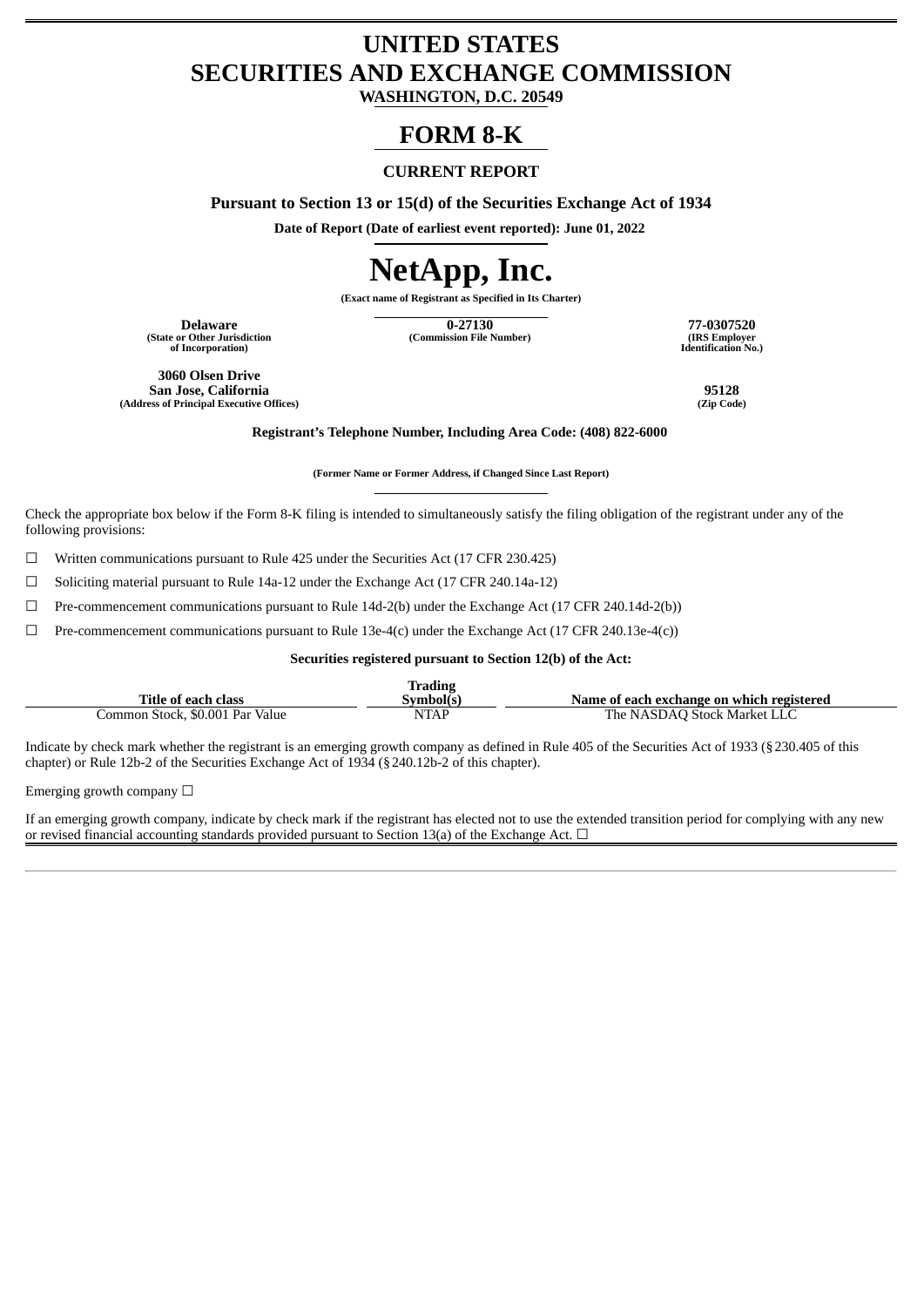#### **Item 2.02 Results of Operations and Financial Condition.**

On June 1, 2022, NetApp, Inc. ("NetApp" or the "Company") issued a press release reporting financial results for the fourth quarter and year ended April 29, 2022. The press release is furnished herewith as Exhibit 99.1, and is incorporated herein by reference.

The information contained herein and in the accompanying exhibits shall not be incorporated by reference into any filing of the Company, whether made before or after the date hereof, regardless of any general incorporation language in such filing, unless expressly incorporated by specific reference in such filing. The information in this report, including the exhibits hereto, shall not be deemed "filed" for purposes of Section 18 of the Securities Exchange Act filing. of 1934, as amended, or otherwise subject to the liabilities of that section or Sections 11 and  $12(a)(2)$  of the Securities Act of 1933, as amended.

#### **Item 9.01 Financial Statements and Exhibits.**

#### **(d) Exhibits.**

- 99.1 Press release, dated June 1, 2022, [reporting](#page-3-0) earnings for the fourth quarter and year ended April 29, 2022
- 104 Cover Page Interactive Data File (embedded within the Inline XBRL document)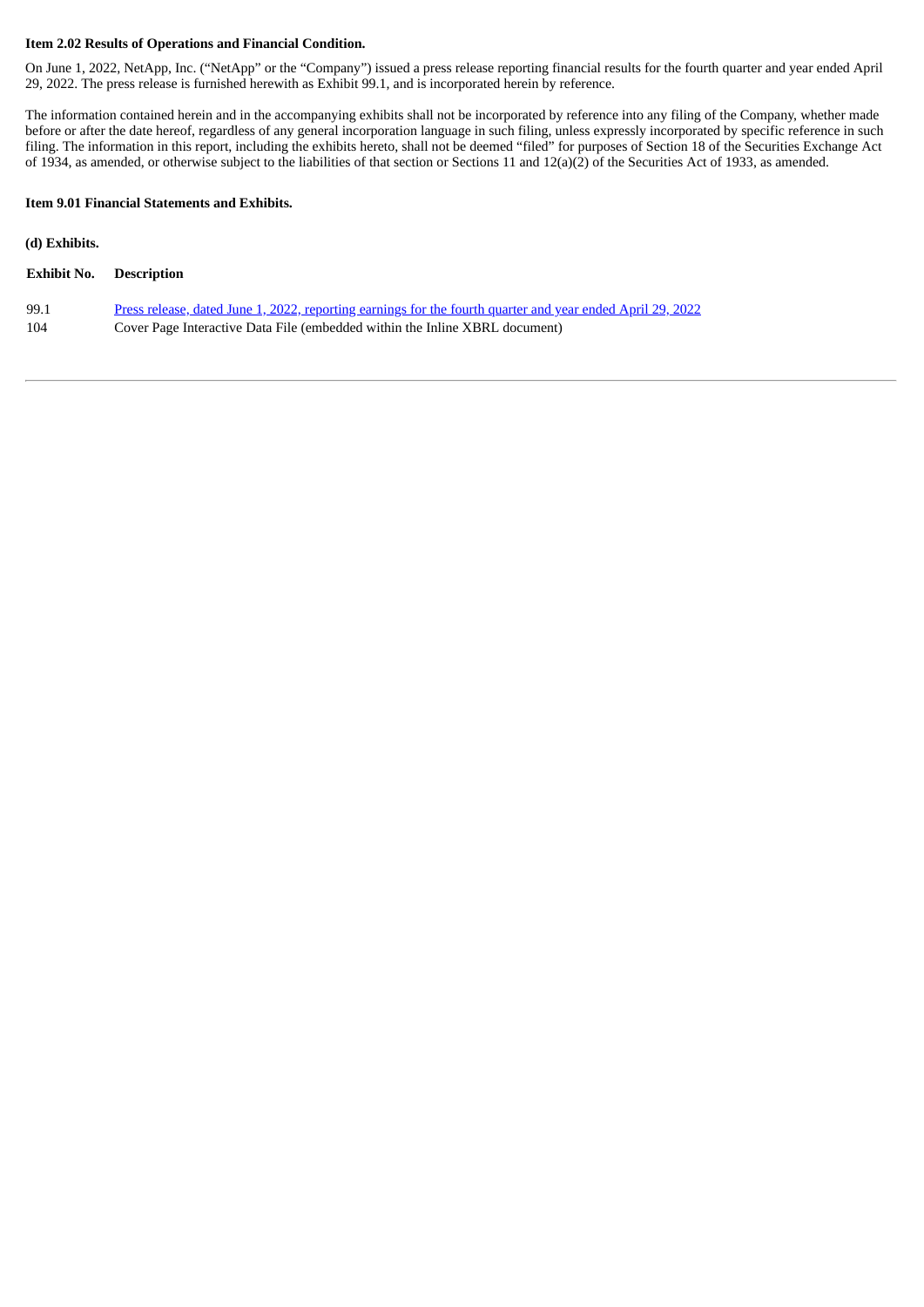## **SIGNATURES**

Pursuant to the requirements of the Securities Exchange Act of 1934, the registrant has duly caused this report to be signed on its behalf by the undersigned thereunto duly authorized.

#### **NETAPP, INC. (Registrant)**

Date: June 1, 2022 **By:** /s/ Elizabeth O'Callahan

Elizabeth O'Callahan Executive Vice President, Chief Legal Officer and Secretary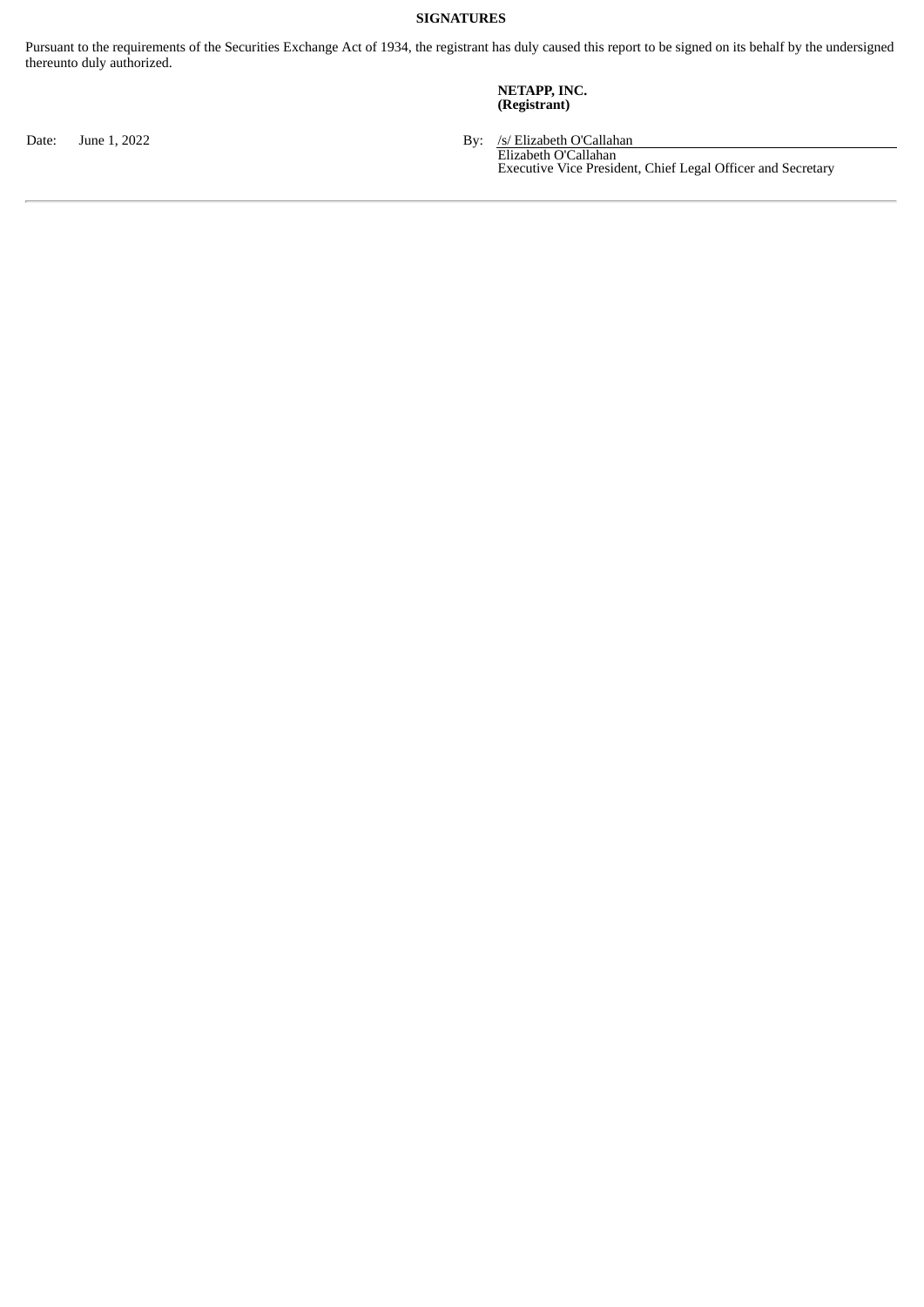## **NetApp reports fourth quarter and fiscal year 2022 results**

*Net revenues for the fourth quarter grew 8% year-over-year to \$1.68 billion; Net revenues for fiscal year 2022 grew 10% to \$6.32 billion*

- <span id="page-3-0"></span>• Q4 billings <sup>1</sup> were \$2.02 billion, an increase of 16% year-over-year
- Q4 product revenue grew 6% year-over-year to \$894 million, the fifth consecutive quarter of year-over-year growth
- NetApp™ Public Cloud annualized revenue run rate (ARR)<sup>2</sup> increased 68% year-over-year to \$505 million
- All-flash array annualized net revenue run rate<sup>3</sup> increased 12% year-over-year to \$3.2 billion
- \$1.05 billion returned to shareholders in fiscal year 2022, 86% of cash from operations 106% of free cash flow

**SAN JOSE, Calif.—June 1, 2022—**NetApp (NASDAQ: NTAP) today reported financial results for the fourth quarter and fiscal year 2022, which ended on April 29, 2022.

"Our solid fourth quarter results cap off a strong year. We made sustained progress against our strategic goals: gaining share in enterprise storage, expanding our public cloud business, and, most notably, delivering record levels of gross margin dollars, operating income, and earnings per share," said George Kurian, chief executive officer. "The strong fundamentals of our business, including our alignment to customer priorities, strong balance sheet, and prudent operational management put NetApp in a position of strength as we scale our Public Cloud services while continuing to drive growth in our Hybrid Cloud solutions."

## **Fourth quarter of fiscal year 2022 financial results**

- **Net revenues:** \$1.68 billion, compared to \$1.56 billion in the fourth quarter of fiscal year 2021
	- o **Hybrid Cloud segment revenue:** \$1.56 billion, compared to \$1.49 billion in the fourth quarter of fiscal year 2021
	- o **Public Cloud segment revenue:** \$120 million, compared to \$66 million in the fourth quarter of fiscal year 2021
- **Net income:** GAAP net income of \$259 million, compared to \$334 million in the fourth quarter of fiscal year 2021; non-GAAP net income<sup>4</sup> of \$324 million, compared to \$268 million in the fourth quarter of fiscal year 2021
- **Earnings per share:** GAAP net income per share<sup>5</sup> of \$1.14 compared to \$1.46 in the fourth quarter of fiscal year 2021; non-GAAP net income per share of \$1.42, compared to \$1.17 in the fourth quarter of fiscal year 2021
- **Cash, cash equivalents and investments:** \$4.13 billion at the end of the fourth quarter of fiscal year 2022
- **Cash provided by operations:** \$411 million, compared to \$559 million in the fourth quarter of fiscal year 2021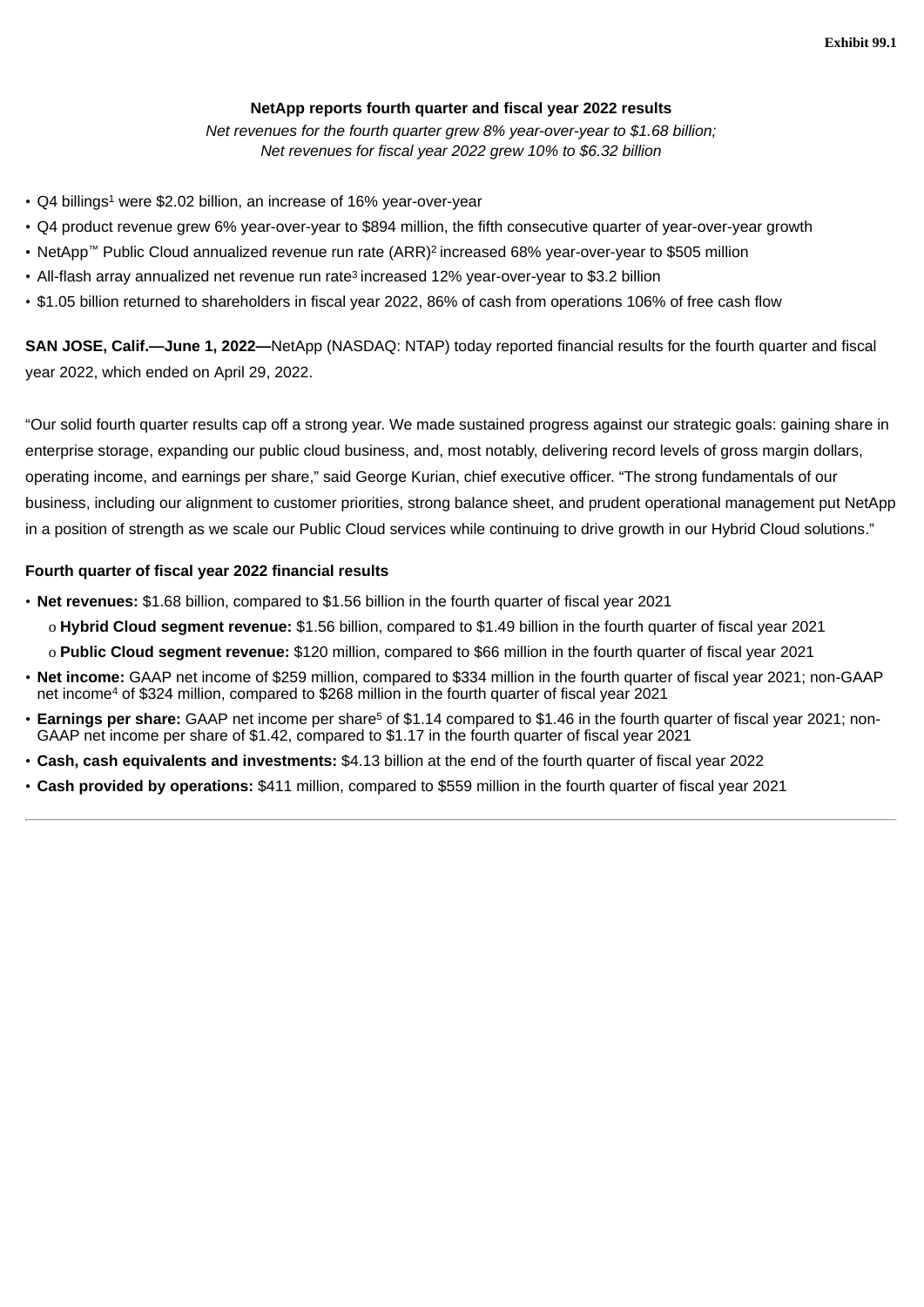• **Share repurchase and dividends:** Returned \$361 million to shareholders through share repurchases and cash dividends

## **Fiscal year 2022 financial results**

- **Net revenues:** \$6.32 billion, compared to \$5.74 billion in fiscal year 2021
- **Hybrid Cloud segment revenue:** \$5.92 billion, compared to \$5.55 billion in the fourth quarter of fiscal year 2021
- **Public Cloud segment revenue:** \$396 million, compared to \$199 million in the fourth quarter of fiscal year 2021
	- **Net income:** GAAP net income of \$937 million, compared to \$730 million in fiscal year 2021; non-GAAP net income of \$1.21 billion, compared to \$917 million in fiscal year 2021
- **Earnings per share:** GAAP net income per share of \$4.09 compared to \$3.23 in fiscal year 2021; non-GAAP net income per share of \$5.28, compared to \$4.06 in fiscal year 2021
- **Cash provided by operations:** \$1.21 billion compared to \$1.33 billion in fiscal year 2021
- **Share repurchase and dividends:** Returned \$1.05 billion to shareholders through share repurchases and cash dividends

## **First quarter of fiscal year 2023 financial outlook**

The Company provided the following financial guidance for the first quarter of fiscal year 2023:

| Net revenues are expected to be in the range of:      | \$1.475 billion to \$1.625 billion |                 |  |  |  |
|-------------------------------------------------------|------------------------------------|-----------------|--|--|--|
|                                                       | GAAP<br>Non-GAAP                   |                 |  |  |  |
| Earnings per share is expected to be in the range of: | $$0.72 - $0.82$                    | $$1.05 - $1.15$ |  |  |  |

## **Full fiscal year 2023 financial outlook**

The Company provided the following financial guidance for the full fiscal year 2023:

| Net revenues are expected to grow in the range of:                    | 6% to 8%                       |                 |  |  |  |
|-----------------------------------------------------------------------|--------------------------------|-----------------|--|--|--|
| Public Cloud ARR is expected to exit the fiscal year in the range of: | \$780 million to \$820 million |                 |  |  |  |
|                                                                       | <b>GAAP</b>                    | Non-GAAP        |  |  |  |
| Consolidated gross margins are expected to be in the range of:        | 65% - 66%                      | 66% - 67%       |  |  |  |
| Operating margins are expected to be in the range of:                 | 18% - 19%                      | $23\% - 24\%$   |  |  |  |
| Effective tax rate is expected to be in the range of                  | 24% - 25%                      | $21\% - 22\%$   |  |  |  |
| Earnings per share is expected to be in the range of:                 | $$3.96 - $4.16$                | $$5.40 - $5.60$ |  |  |  |

## **Dividend**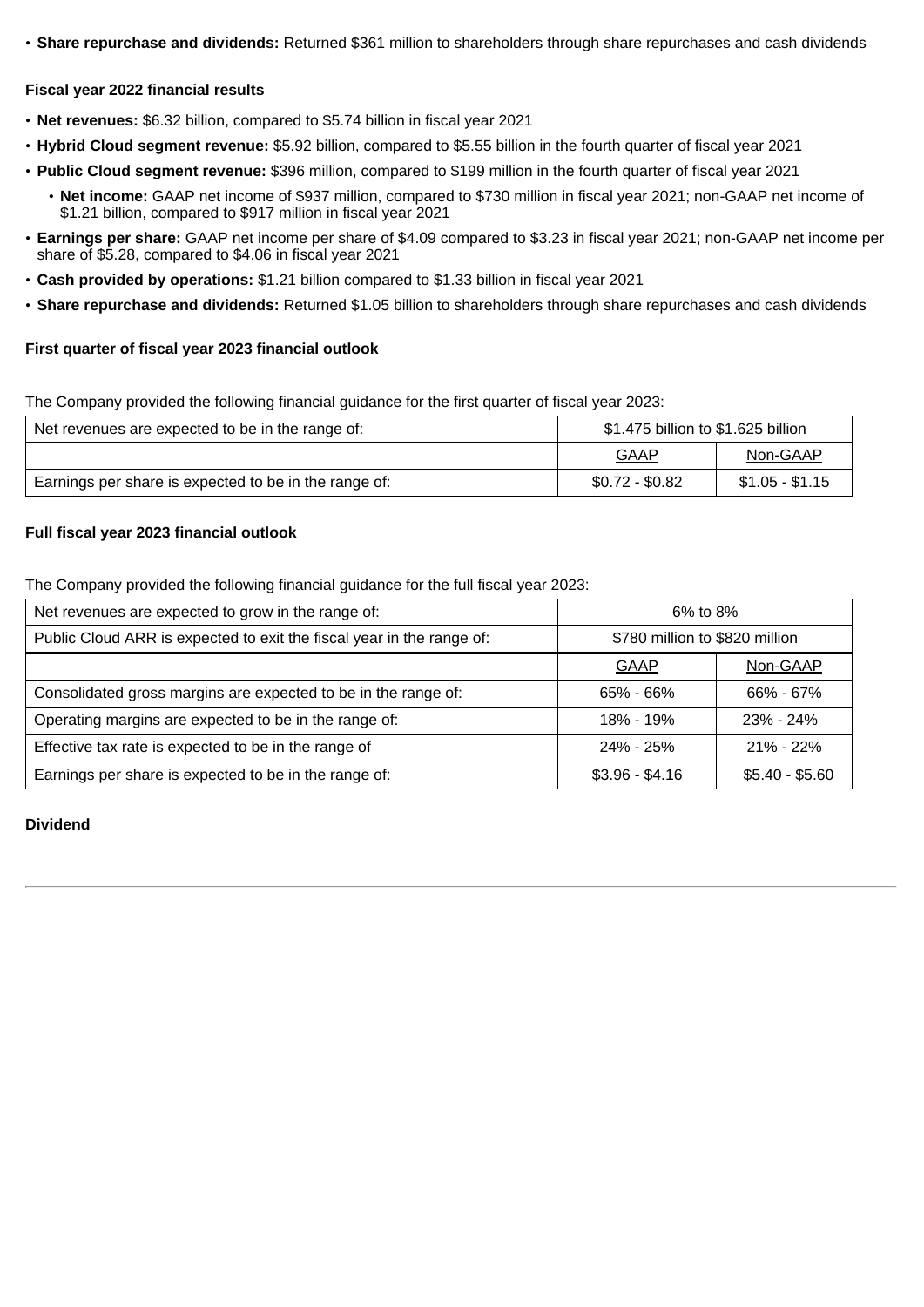The next cash dividend of \$0.50 per share is to be paid on July 27, 2022, to shareholders of record as of the close of business on July 8, 2022.

## **Fourth quarter of fiscal year 2022 business highlights**

## **Leading product innovation**

- NetApp acquired **Fylamynt,** a CloudOps automation technology company that enables customers to build, run, manage, and analyze workflows securely in any cloud with little or no code.
- NetApp announced the intent to acquire **Instaclustr,** the industry-leading platform for deploying and managing open-source data and workflow applications as a service. The Instaclustr acquisition closed on May 20, 2022.
- NetApp announced the general availability of **Ocean for Apache Spark** on AWS.
- NetApp introduced **NetApp Cloud Volumes Edge Cache** software as a service with intelligent caching and global file locking, helping customers reduce risk and improve performance of centrally managed files.
- NetApp introduced **NetApp Cloud Manager Digital Wallet** service, which delivers unified license and entitlement management to data storage and data services resources.
- NetApp announced updates to **NetApp Cloud Insights**, leveraging artificial intelligence and machine learning to provide dynamic observability of changing conditions that are out of the normal parameters, and to recommend remediation actions to prevent performance, availability, or breach issues.
- NetApp announced that **Spot Ocean by NetApp** supports **Kubernetes pod topology spread constraints,** helping users meet different business needs such as high availability, low latency, and controlled saturation of applications.
- NetApp announced that **Spot by NetApp** is available in **Azure Marketplace.**
- Spot by NetApp introduced the first **Spot Storage** optimization capabilities, available to AWS customers in the Spot console, enabling immediate, actionable insights to reduce costs and improve efficiency for all storage components across the customer's AWS account.
- NetApp announced a new update to **Spot Ocean** to automate cloud infrastructure for containers with a new "Revert to Lower-Cost Node" optimization process.
- NetApp launched a new **User Management System for Spot** with new capabilities to better manage and control access to the cloud.
- NetApp and **Cisco** introduced **FlexPod™ XCS**, providing one automated platform for modern applications, data, and hybrid cloud services.
- NetApp introduced **StorageGRID™ 11.6** with Google Cloud integration, security and compliance enhancements, and faster performance for analytical workloads.

## **NetApp Awards and Recognition**

- NetApp was named as one of **Newsweek's most trustworthy companies in 2022**<sup>6</sup>.
- NetApp CloudCheckr™ was named by GigaOm as a **leader and outperformer in cloud management**<sup>7</sup>.
- NetAppAI was named a winner of the **Business Intelligence Group's Artificial Intelligence Excellence Awards**<sup>8</sup>.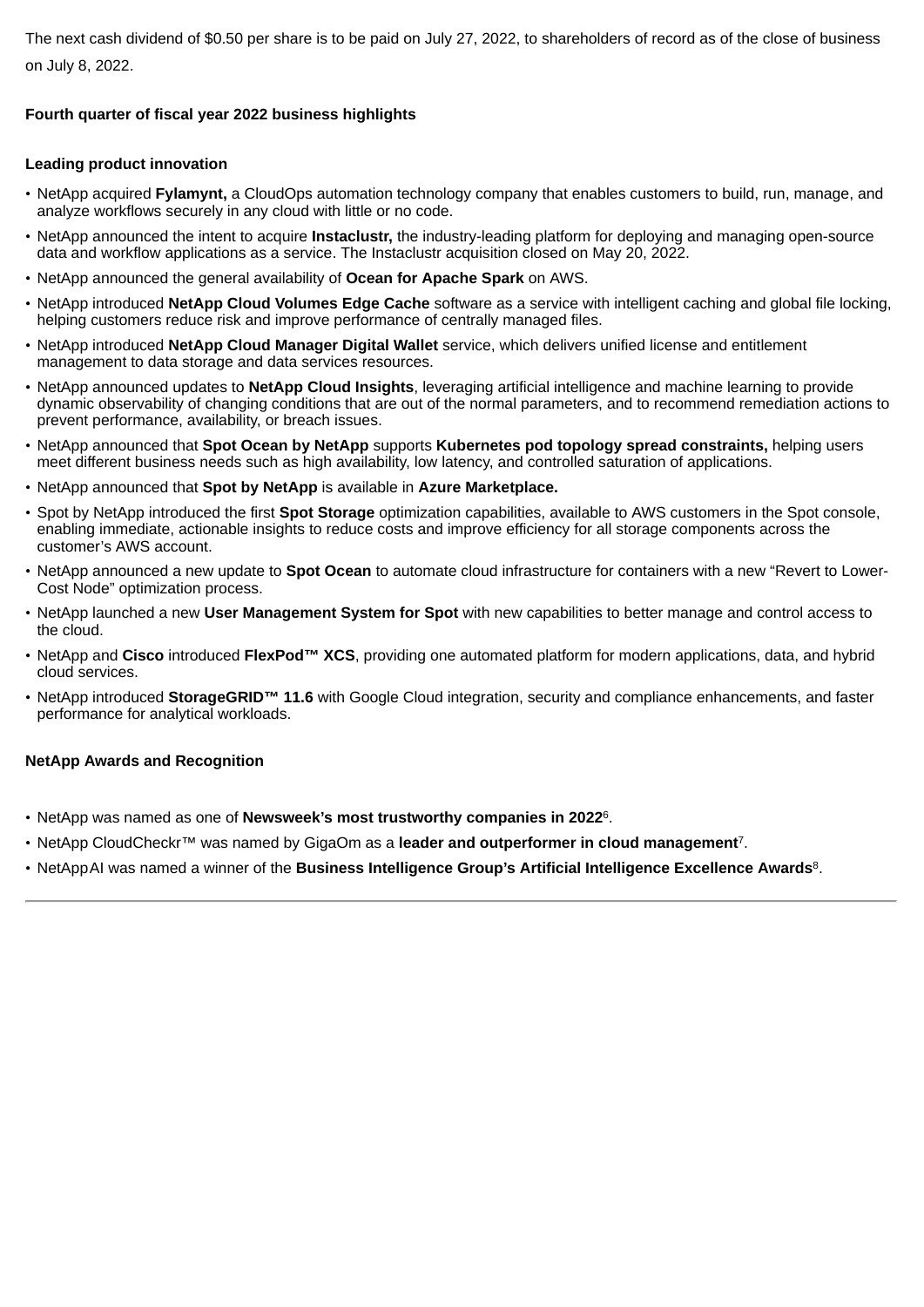- NetApp was named a winner of the Business intelligence Group's **Excellence in Customer Service Award**<sup>9</sup>.
- NetApp was included in **CRN's Storage 100 list**<sup>10</sup>**,** representing industry leaders offering traditional on-premises and cloud deployments for cutting-edge solutions.

## **Webcast and conference call information**

NetApp will host a conference call to discuss these results today at 2:30 p.m. Pacific Time. To access the live webcast of this event, go to the NetApp Investor Relations website at investors.netapp.com. In addition, this press release, historical supplemental data tables, and other information related to the call will be posted on the Investor Relations website. An audio replay will be available on the website after 4:30 p.m. Pacific Time today.

## **"Safe Harbor" statement under U.S. Private Securities Litigation Reform Act of 1995**

This press release contains forward-looking statements within the meaning of the Private Securities Litigation Reform Act of 1995. These statements include, but are not limited to, all of the statements made in the First Quarter of Fiscal Year 2023 Financial Outlook section and Full Fiscal Year 2023 Financial Outlook section and statements about the strong fundamentals of our business and resulting position of strength, and our ability to scale our Public Cloud services while driving growth in our Hybrid Cloud solutions. Actual results may differ materially from these statements for a variety of reasons, including, without limitation, customer demand for and acceptance of our products and services, our ability to successfully execute on our data fabric strategy to generate profitable growth and stockholder return, our ability to successfully execute new business models, general global political, macroeconomic and market conditions, changes in U.S. government spending, revenue seasonality, our ability to manage our gross profit margins, the impact of the COVID-19 pandemic on our business operations, including supply chain disruptions, our financial performance and results of operations, and our ability to expand our total available market and grow our portfolio of products. These and other equally important factors are described in reports and documents we file from time to time with the Securities and Exchange Commission, including the factors described under the section titled "Risk Factors" in our most recently submitted reports on Forms 10-Q and 10-K. We disclaim any obligation to update information contained in this press release whether as a result of new information, future events, or otherwise.

 $#HH$ 

NetApp, the NetApp logo, and the marks listed at http://www.netapp.com/TM are trademarks of NetApp, Inc. All other marks are the property of their respective owners.

## **Footnotes**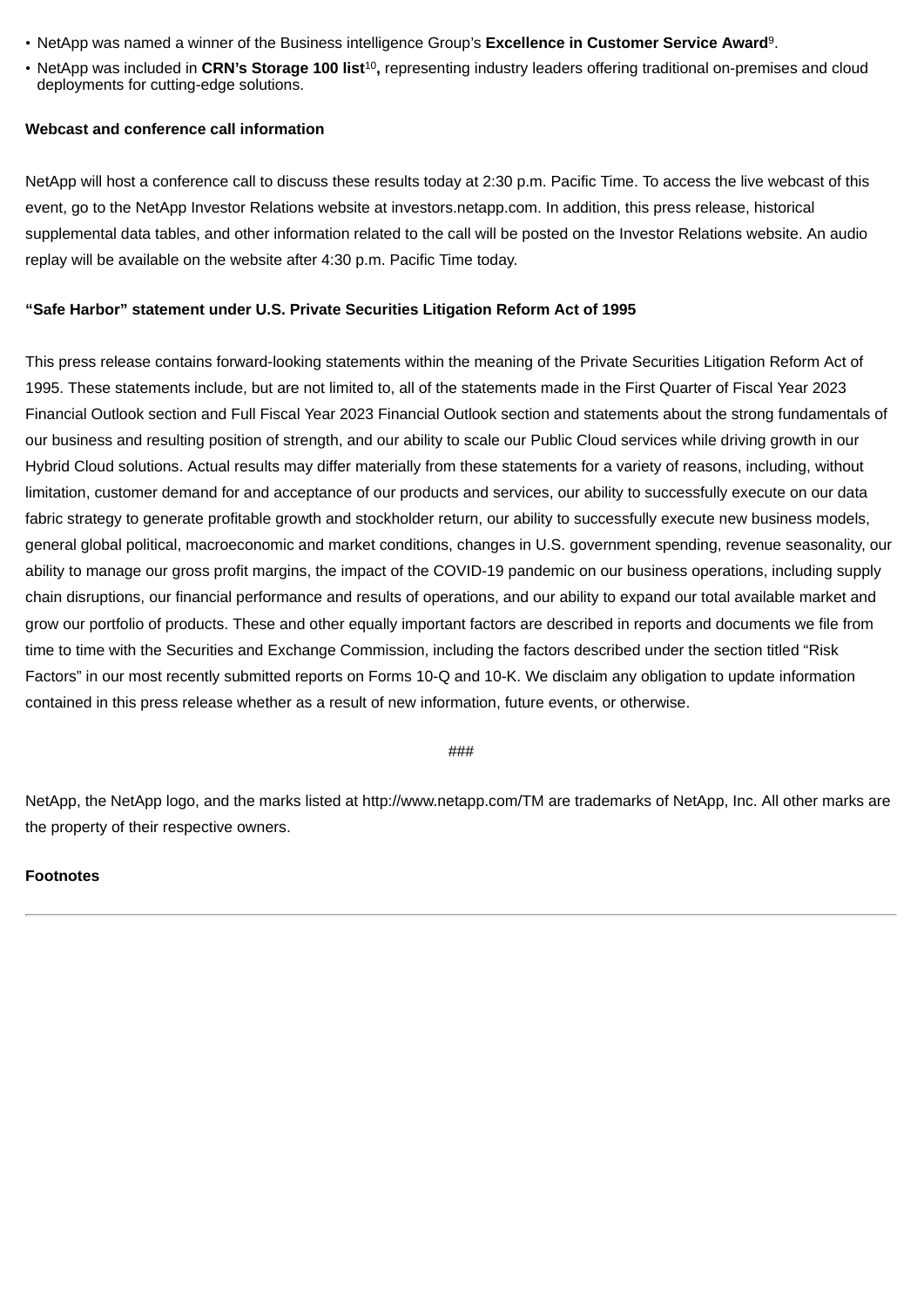<sup>1</sup>Refer to the NetApp Usage of Non-GAAP Financial Information section below for an explanation of billings.

<sup>2</sup>Public Cloud annualized revenue run rate (ARR) is calculated as the annualized value of all Public Cloud customer commitments with the assumption that any commitment expiring during the next 12 months will be renewed with its existing terms.

<sup>3</sup>All-flash array annualized net revenue run rate is determined by products and services revenue for the current quarter, multiplied by 4.

<sup>4</sup>Non-GAAP net income excludes, when applicable, (a) amortization of intangible assets, (b) stock-based compensation expenses, (c) litigation settlements, (d) acquisition-related expenses, (e) restructuring charges, (f) asset impairments, (g) gains/losses on the sale or derecognition of assets, (h) gains/losses on the sale of investments in equity securities, (i) debt extinguishment costs, and (j) our GAAP tax provision, but includes a non-GAAP tax provision based upon our projected annual non-GAAP effective tax rate for the first three quarters of the fiscal year and an actual non-GAAP tax provision for the fourth quarter of the fiscal year. NetApp makes additional adjustments to the non-GAAP tax provision for certain tax matters as described below. A detailed reconciliation of our non-GAAP to GAAP results can be found at http://investors.netapp.com. NetApp's management uses these non-GAAP measures in making operating decisions because it believes that the measurements provide meaningful supplemental information regarding NetApp's ongoing operational performance. <sup>5</sup>GAAP net income per share and non-GAAP net income per share are calculated using the diluted number of shares. <sup>6</sup>Newsweek, "America's Most Trustworthy Companies, 2022," Nancy Cooper, May 9, 2022. America's Most Trustworthy Companies 2022 - All Winners (newsweek.com).

<sup>7</sup>GigaOm, "GigaOm Radar for Cloud Platforms for Hybrid Integration and Automation," Enrico Signoretti, Max Mortillaro, Arjan Timmerman, April 4, 2022. GigaOm Radar for High-Performance Object Storage - Gigaom.

<sup>8</sup>Business Intelligence Group, "Winners of the 2022 Excellence in Customer Service Awards," April 12, 2022. Here are the 85 Names Leading the Way in Customer Service in 2022 — Business Intelligence Group (bintelligence.com).

<sup>9</sup>Business Intelligence Group, "Honoring Achievements in Artificial Intelligence," March 22, 2022. 6 People, 26 Companies, and 65 Products Awarded for Excellence in Artificial Intelligence — Business Intelligence Group (bintelligence.com).

<sup>10</sup>CRN's Storage 100 list, "2022 Storage 100: Who's Got Your Backup, 2022," Joseph F. Kovar, April 11, 2022. 2022 Storage 100: Who's Got Your Backup? (crn.com).

## **NetApp usage of non-GAAP financial information**

To supplement NetApp's condensed consolidated financial statement information presented in accordance with generally accepted accounting principles in the United States (GAAP), NetApp provides investors with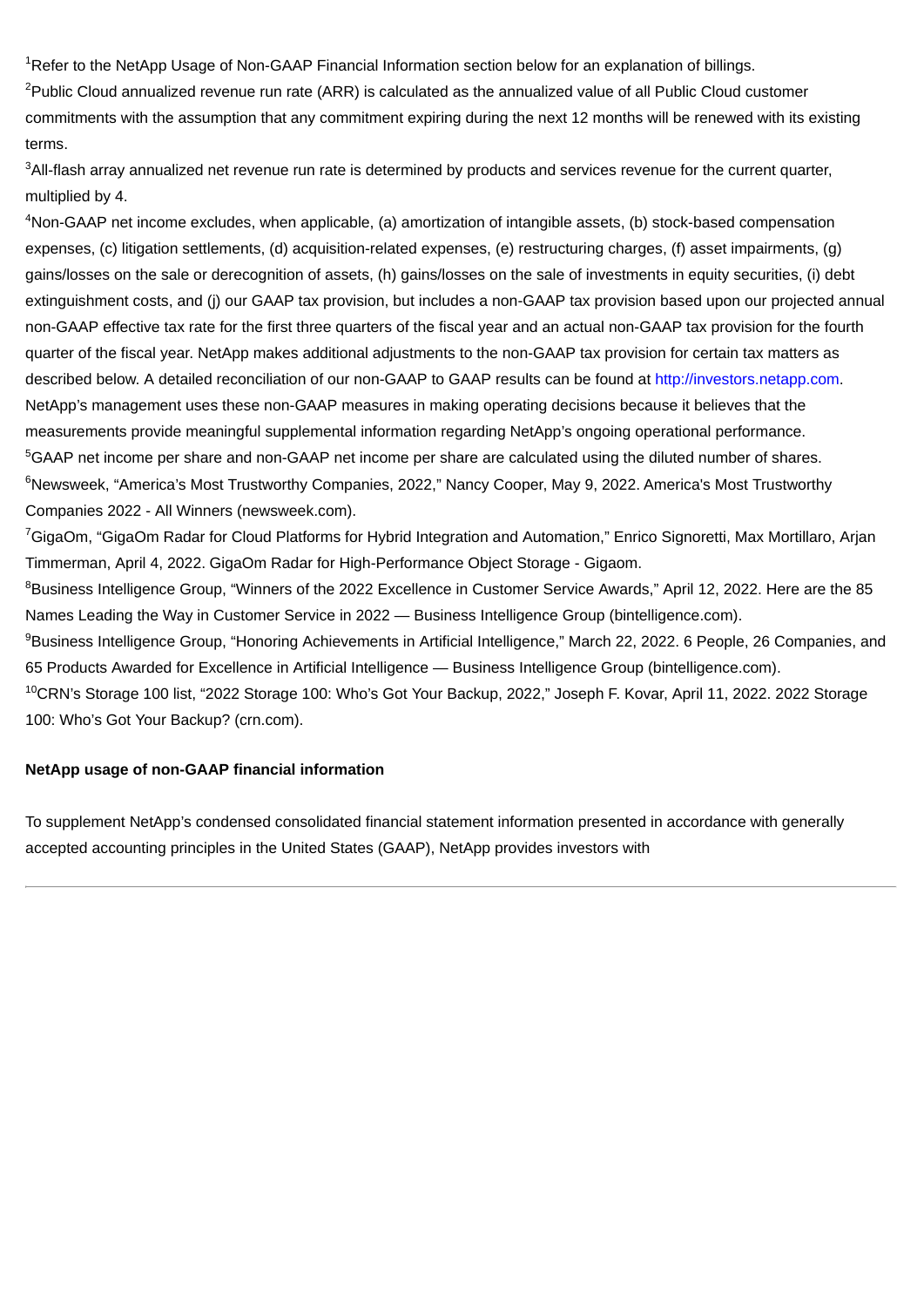certain non-GAAP measures, including, but not limited to, historical non-GAAP operating results, non-GAAP net income, non-GAAP effective tax rate, free cash flow, billings, and historical and projected non-GAAP earnings per diluted share. NetApp also presents the hardware and software components of our GAAP product revenues. Because our revenue recognition policy under GAAP defines a configured storage system, inclusive of the operating system software essential to its functionality, as a single performance obligation, hardware and software components of our product revenues are considered non-GAAP measures. The hardware and software components of our product revenues are derived from an estimated fair value allocation of the transaction price of our contracts with customers, down to the level of the product hardware and software components. This allocation is primarily based on the contractual prices at which NetApp has historically billed customers for such respective components.

NetApp believes that the presentation of non-GAAP net income, non-GAAP effective tax rates, and non-GAAP earnings per share data, when shown in conjunction with the corresponding GAAP measures, provides useful information to investors and management regarding financial and business trends relating to its financial condition and results of operations.

NetApp believes that the presentation of free cash flow, which it defines as the net cash provided by operating activities less cash used to acquire property and equipment, to be a liquidity measure that provides useful information to management and investors because it reflects cash that can be used to, among other things, invest in its business, make strategic acquisitions, repurchase common stock, and pay dividends on its common stock. As free cash flow is not a measure of liquidity calculated in accordance with GAAP, free cash flow should be considered in addition to, but not as a substitute for, the analysis provided in the statement of cash flows.

NetApp believes that the presentation of the software and hardware components of our product revenues is meaningful to investors and management as it illustrates the significance of the Company's software and provides improved visibility into the value created by our software innovation and R&D investment.

NetApp approximates billings by adding net revenues as reported on our Condensed Consolidated Statements of Operations for the period to the change in total deferred revenue and financed unearned services revenue as reported on our Condensed Consolidated Statements of Cash Flows for the same period. Billings is a performance measure that NetApp believes provides useful information to management and investors because it approximates the amounts under purchase orders received by us during a given period that have been billed.

NetApp's management uses these non-GAAP measures in making operating decisions because it believes the measurements provide meaningful supplemental information regarding NetApp's ongoing operational performance. These non-GAAP financial measures are used to: (1) measure company performance against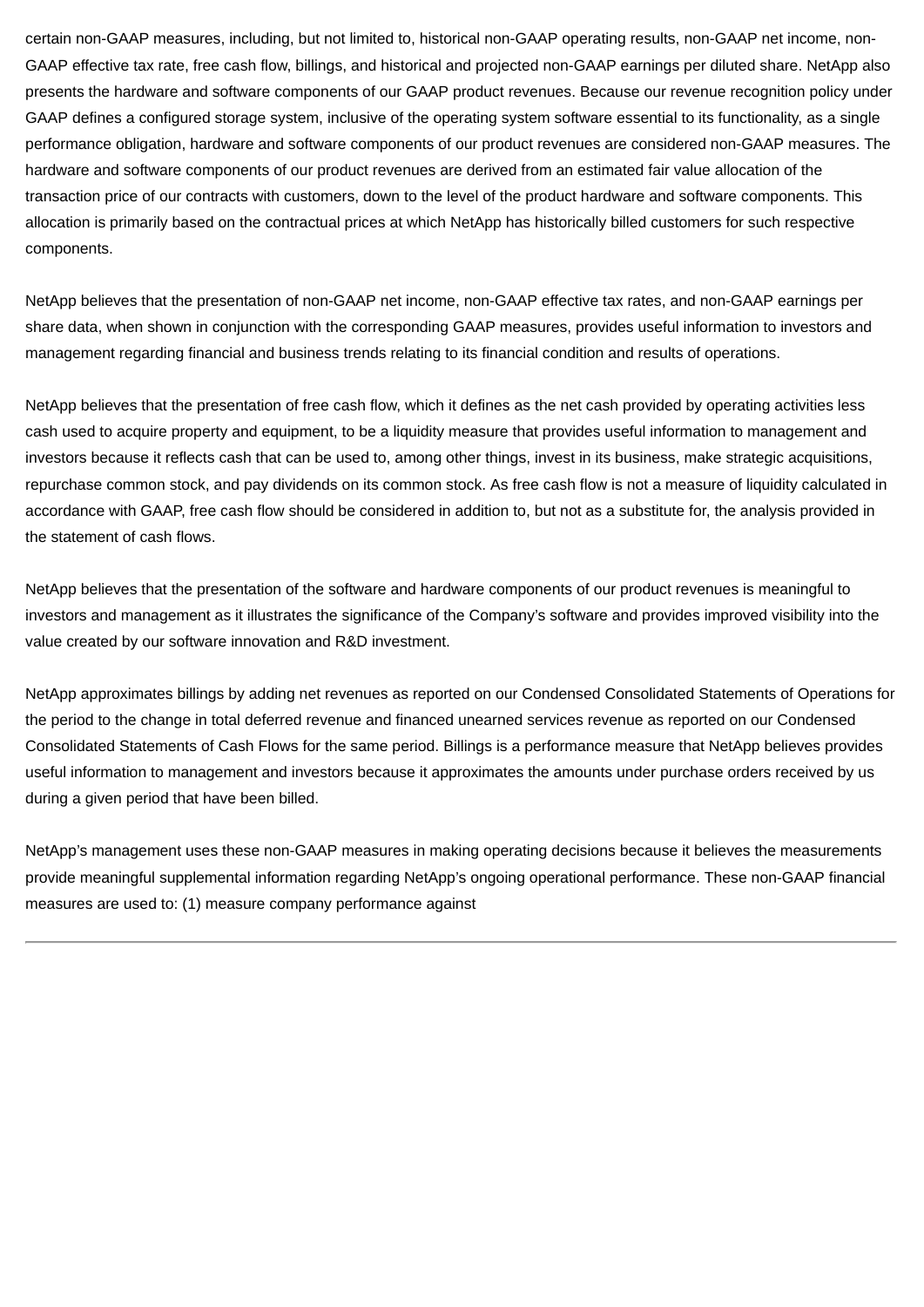historical results, (2) facilitate comparisons to our competitors' operating results and (3) allow greater transparency with respect to information used by management in financial and operational decision making.

NetApp excludes the following items from its non-GAAP measures when applicable:

A. *Amortization of intangible assets.* NetApp records amortization of intangible assets that were acquired in connection with its business combinations. The amortization of intangible assets varies depending on the level of acquisition activity. Management finds it useful to exclude these charges to assess the appropriate level of various operating expenses to assist in budgeting, planning and forecasting future periods and in measuring operational performance.

B. *Stock-based compensation expenses.* NetApp excludes stock-based compensation expenses from its non-GAAP measures primarily because the amount can fluctuate based on variables unrelated to the performance of the underlying business. While management views stock-based compensation as a key element of our employee retention and long-term incentives, we do not view it as an expense to be used in evaluating operational performance in any given period.

C. *Litigation settlements.* NetApp may periodically incur charges or benefits related to litigation settlements. NetApp excludes these charges and benefits, when significant, because it does not believe they are reflective of ongoing business and operating results.

D. *Acquisition-related expenses.* NetApp excludes acquisition-related expenses, including (a) due diligence, legal and other onetime integration charges and (b) write down of assets acquired that NetApp does not intend to use in its ongoing business, from its non-GAAP measures, primarily because they are not related to our ongoing business or cost base and, therefore, are less useful for future planning and forecasting.

E. *Restructuring charges.* These charges consist of restructuring charges that are incurred based on the particular facts and circumstances of restructuring decisions, including employment and contractual settlement terms, and other related charges, and can vary in size and frequency. We therefore exclude them in our assessment of operational performance.

F. *Asset impairments.* These are non-cash charges to write down assets when there is an indication that the asset has become impaired. Management finds it useful to exclude these non-cash charges due to the unpredictability of these events in its assessment of operational performance.

G. *Gains/losses on the sale or derecognition of assets.* These are gains/losses from the sale of our properties and other transactions in which we transfer control of assets to a fourth party. Management believes that these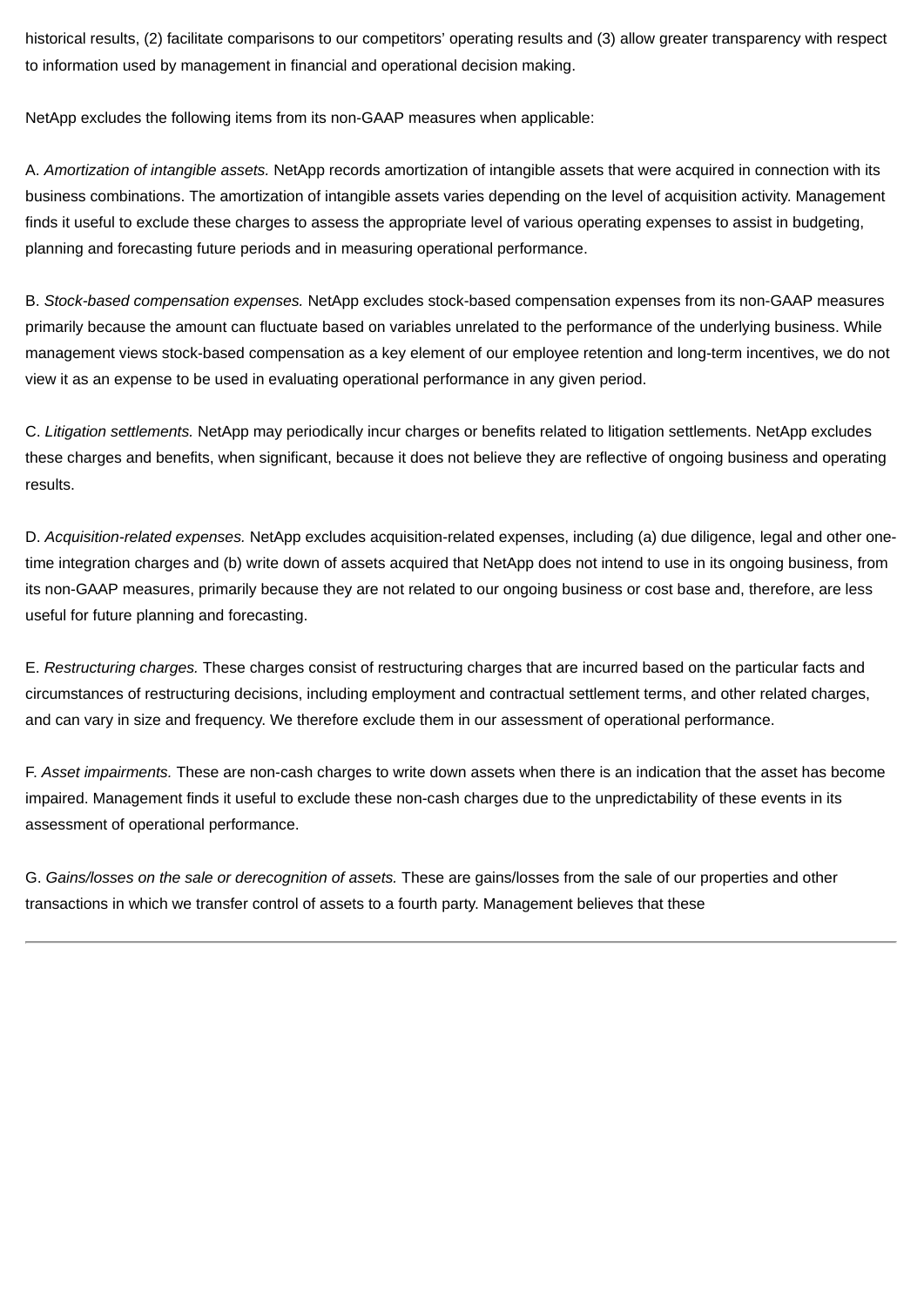transactions do not reflect the results of our underlying, on-going business and, therefore, are less useful for future planning and forecasting.

H. *Gains/losses on the sale of investments in equity securities*. These are gains/losses from the sale of our investment in certain equity securities. Typically, such investments are sold as a result of a change in control of the underlying businesses. Management believes that these transactions do not reflect the results of our underlying, on-going business and, therefore, are less useful for future planning and forecasting.

I. *Debt extinguishment costs*. NetApp excludes certain non-recurring expenses incurred as a result of the early extinguishment of debt. Management believes such nonrecurring costs do not reflect the results of its underlying, on-going business and, therefore, are less useful for future planning and forecasting.

J. *Income tax adjustments*. NetApp's non-GAAP tax provision is based upon a projected annual non-GAAP effective tax rate for the first three quarters of the fiscal year and an actual non-GAAP tax provision for the fourth quarter of the fiscal year. The non-GAAP tax provision also excludes, when applicable, (a) tax charges or benefits in the current period that relate to one or more prior fiscal periods that are a result of events such as changes in tax legislation, authoritative guidance, income tax audit settlements, statute lapses and/or court decisions, (b) tax charges or benefits that are attributable to unusual or non-recurring book and/or tax accounting method changes, (c) tax charges that are a result of a non-routine foreign cash repatriation, (d) tax charges or benefits that are a result of infrequent restructuring of the Company's tax structure, (e) tax charges or benefits that are a result of a change in valuation allowance, and (f) tax charges resulting from the integration of intellectual property from acquisitions. Management believes that the use of non-GAAP tax provisions provides a more meaningful measure of the Company's operational performance.

These non-GAAP measures are not in accordance with, or an alternative for, measures prepared in accordance with GAAP, and may be different from non-GAAP measures used by other companies. In addition, these non-GAAP measures are not based on any comprehensive set of accounting rules or principles. NetApp believes that non-GAAP measures have limitations in that they do not reflect all of the amounts associated with the Company's results of operations as determined in accordance with GAAP and that these measures should only be used to evaluate the Company's results of operations in conjunction with the corresponding GAAP measures. NetApp management compensates for these limitations by analyzing current and projected results on a GAAP basis as well as a non-GAAP basis. The presentation of non-GAAP financial information is not meant to be considered in isolation or as a substitute for the directly comparable financial measures prepared in accordance with generally accepted accounting principles in the United States. The non-GAAP financial measures are meant to supplement, and be viewed in conjunction with, GAAP financial measures.

## **About NetApp**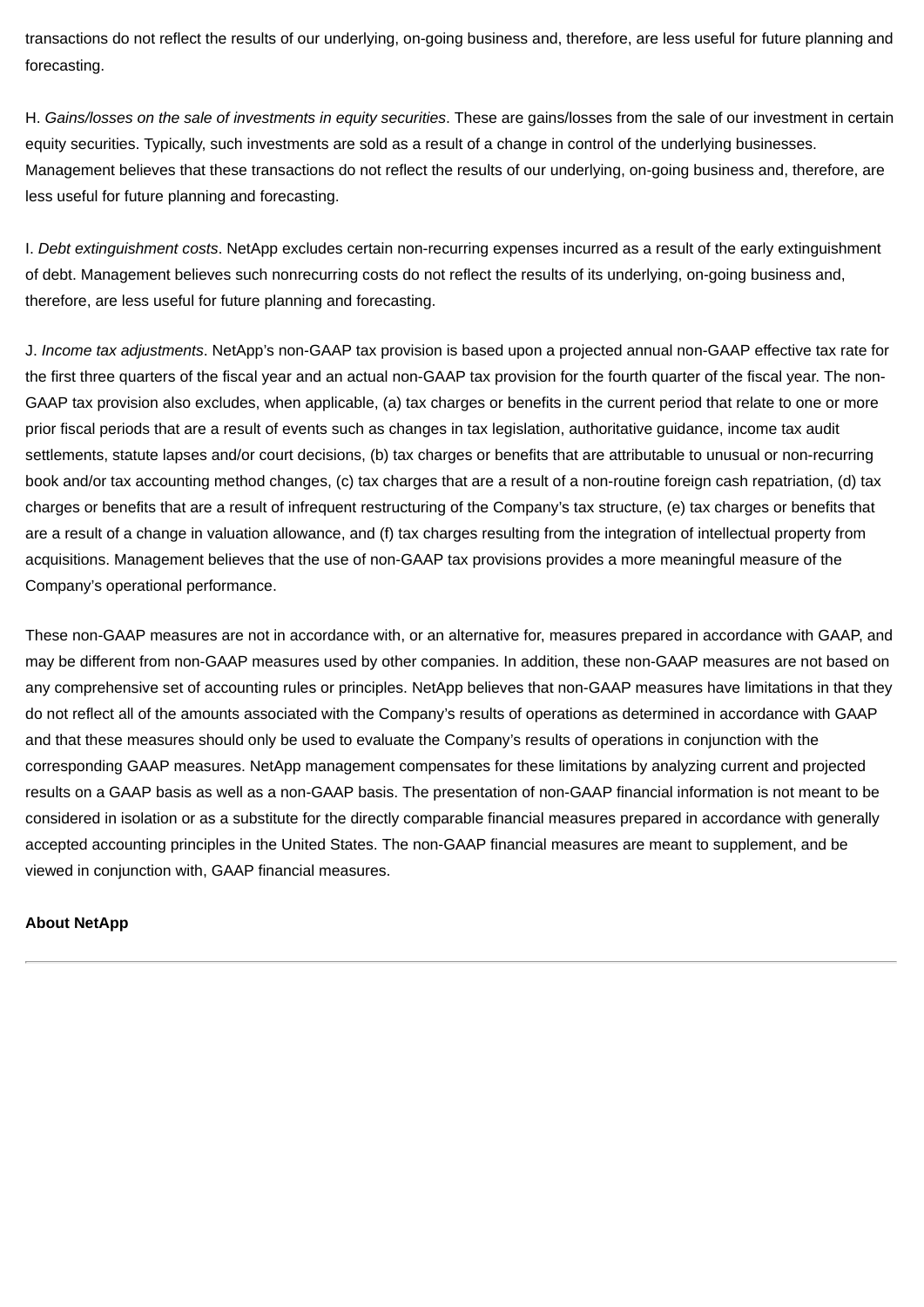In a world full of generalists, NetApp is a specialist. We're focused on one thing, helping your business get the most out of your data. NetApp brings the enterprise-grade data services you rely on into the cloud, and the simple flexibility of cloud into the data center. Our industry-leading solutions work across diverse customer environments and the world's biggest public clouds. As a cloud-led, data-centric software company, only NetApp can help build your unique data fabric, simplify and connect your cloud, and securely deliver the right data, services, and applications to the right people—anytime, anywhere.

#### **NETAPP, INC. CONDENSED CONSOLIDATED BALANCE SHEETS (In millions) (Unaudited)**

|                                                                    | April 29,<br>2022 | April 30,<br>2021 |       |  |
|--------------------------------------------------------------------|-------------------|-------------------|-------|--|
| <b>ASSETS</b>                                                      |                   |                   |       |  |
| Current assets:                                                    |                   |                   |       |  |
| Cash, cash equivalents and investments                             | \$<br>4,134       | \$                | 4,596 |  |
| Accounts receivable                                                | 1,230             |                   | 945   |  |
| Inventories                                                        | 204               |                   | 114   |  |
| Other current assets                                               | 377               |                   | 346   |  |
| Total current assets                                               | 5,945             |                   | 6,001 |  |
| Property and equipment, net                                        | 602               |                   | 525   |  |
| Goodwill and purchased intangible assets, net                      | 2,488             |                   | 2,140 |  |
| Other non-current assets                                           | 991               |                   | 694   |  |
| <b>Total assets</b>                                                | \$<br>10,026      | \$                | 9,360 |  |
| <b>LIABILITIES AND STOCKHOLDERS' EQUITY</b>                        |                   |                   |       |  |
| <b>Current liabilities:</b>                                        |                   |                   |       |  |
| Accounts payable                                                   | \$<br>607         | \$                | 420   |  |
| Accrued expenses                                                   | 925               |                   | 970   |  |
| Current portion of long-term debt                                  | 250               |                   |       |  |
| Short-term deferred revenue and financed unearned services revenue | 2,171             |                   | 2,062 |  |
| Total current liabilities                                          | 3,953             |                   | 3,452 |  |
| Long-term debt                                                     | 2,386             |                   | 2,632 |  |
| Other long-term liabilities                                        | 788               |                   | 650   |  |
| Long-term deferred revenue and financed unearned services revenue  | 2,061             |                   | 1,941 |  |
| <b>Total liabilities</b>                                           | 9,188             |                   | 8,675 |  |
| Stockholders' equity                                               | 838               |                   | 685   |  |
| Total liabilities and stockholders' equity                         | \$<br>10,026      | \$                | 9,360 |  |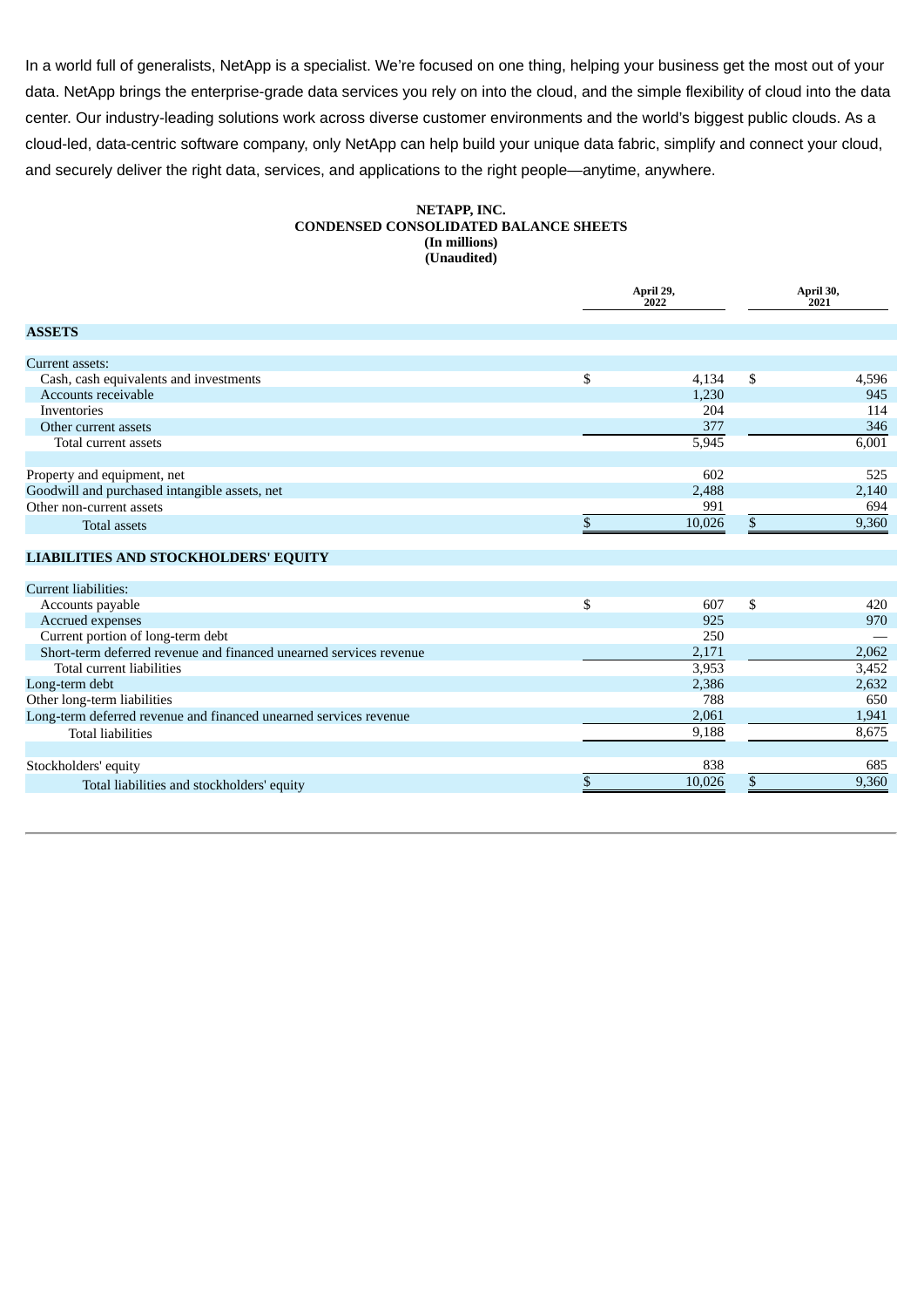#### **NETAPP, INC. CONDENSED CONSOLIDATED STATEMENTS OF OPERATIONS (In millions, except per share amounts) (Unaudited)**

|                                                   | <b>Three Months Ended</b> |                | <b>Year Ended</b>     |                |    |                |
|---------------------------------------------------|---------------------------|----------------|-----------------------|----------------|----|----------------|
|                                                   | April 29, 2022            |                | <b>April 30, 2021</b> | April 29, 2022 |    | April 30, 2021 |
| Revenues:                                         |                           |                |                       |                |    |                |
| Product                                           | \$<br>894                 | \$             | 840                   | \$<br>3,284    | \$ | 2,991          |
| <b>Services</b>                                   | 786                       |                | 715                   | 3,034          |    | 2,753          |
| Net revenues                                      | 1,680                     |                | 1,555                 | 6,318          |    | 5,744          |
|                                                   |                           |                |                       |                |    |                |
| Cost of revenues:                                 |                           |                |                       |                |    |                |
| Cost of product                                   | 446                       |                | 387                   | 1,554          |    | 1,432          |
| Cost of services                                  | 145                       |                | 133                   | 544            |    | 497            |
| Total cost of revenues                            | 591                       |                | $\overline{520}$      | 2,098          |    | 1,929          |
| Gross profit                                      | 1,089                     |                | 1,035                 | 4,220          |    | 3,815          |
|                                                   |                           |                |                       |                |    |                |
| Operating expenses:                               |                           |                |                       |                |    |                |
| Sales and marketing                               | 480                       |                | 447                   | 1,857          |    | 1,744          |
| Research and development                          | 235                       |                | 221                   | 881            |    | 881            |
| General and administrative                        | 72                        |                | 66                    | 279            |    | 257            |
| Restructuring charges                             | $\overline{4}$            |                |                       | 33             |    | 42             |
| Acquisition-related expense                       | 5                         |                | $\overline{2}$        | 13             |    | 16             |
| Gain on sale or derecognition of assets           |                           |                | (156)                 |                |    | (156)          |
| Total operating expenses                          | 796                       |                | 580                   | 3,063          |    | 2,784          |
| Income from operations                            | 293                       |                | 455                   | 1,157          |    | 1,031          |
| Other expense, net                                | (21)                      |                | (19)                  | (62)           |    | (69)           |
| Income before income taxes                        | 272                       |                | 436                   | 1,095          |    | 962            |
| Provision for income taxes                        | 13                        |                | 102                   | 158            |    | 232            |
| Net income                                        | \$<br>259                 | $\overline{v}$ | 334                   | \$<br>937      | \$ | 730            |
| Net income per share:                             |                           |                |                       |                |    |                |
| <b>Basic</b>                                      | \$<br>1.17                | \$             | 1.50                  | \$<br>4.20     | \$ | 3.29           |
|                                                   |                           |                |                       |                |    |                |
| Diluted                                           | \$<br>1.14                | \$             | 1.46                  | \$<br>4.09     | \$ | 3.23           |
| Shares used in net income per share calculations: |                           |                |                       |                |    |                |
| <b>Basic</b>                                      | 222                       |                | 222                   | 223            |    | 222            |
|                                                   |                           |                |                       |                |    |                |
| Diluted                                           | 228                       |                | 229                   | 229            |    | 226            |
|                                                   |                           |                |                       |                |    |                |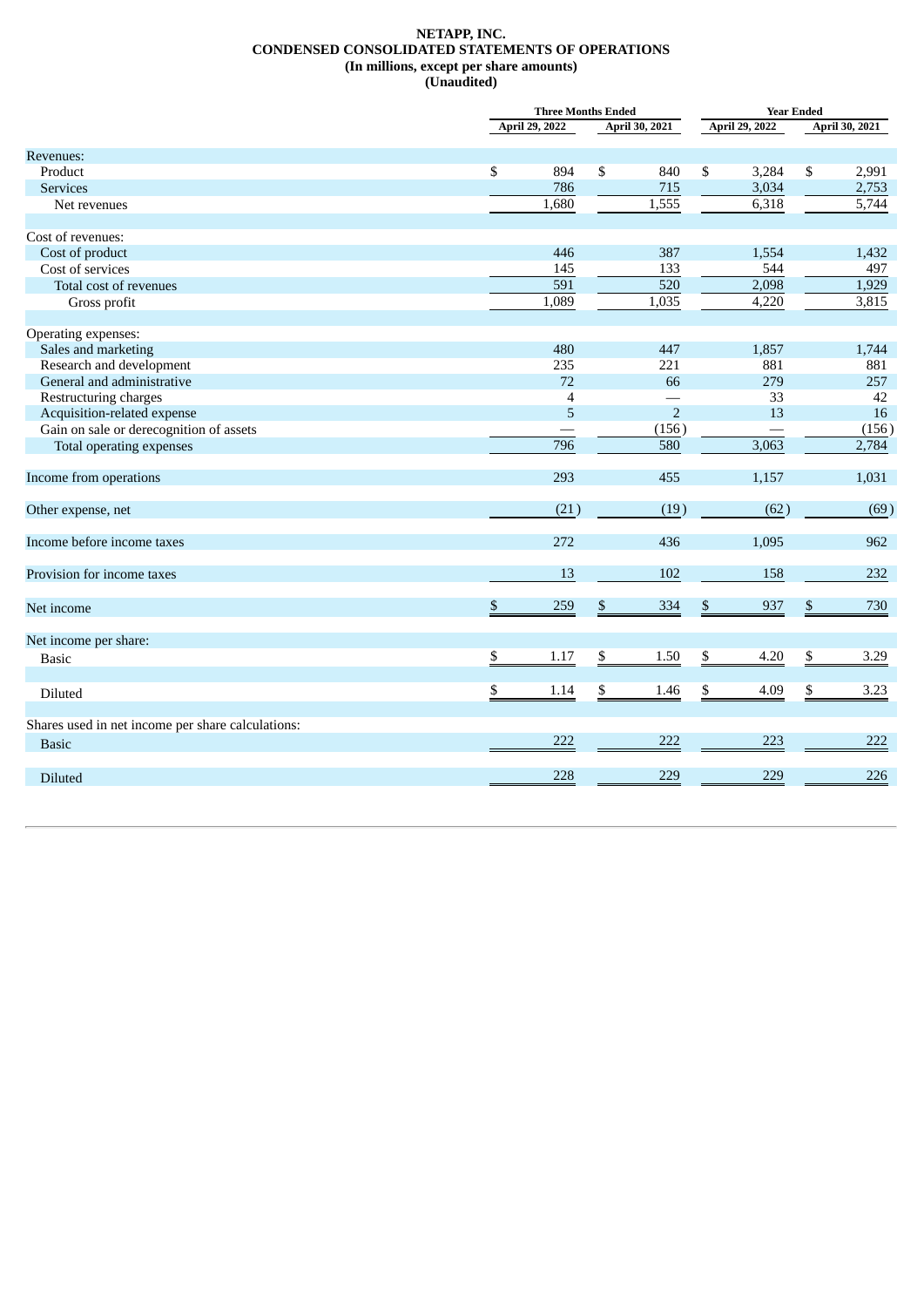#### **NETAPP, INC. CONDENSED CONSOLIDATED STATEMENTS OF CASH FLOWS (In millions) (Unaudited)**

|                                                                                           | <b>Three Months Ended</b> |                    |                    | <b>Year Ended</b>        |                          |  |  |
|-------------------------------------------------------------------------------------------|---------------------------|--------------------|--------------------|--------------------------|--------------------------|--|--|
|                                                                                           | <b>April 29, 2022</b>     |                    | April 30, 2021     | April 29, 2022           | <b>April 30, 2021</b>    |  |  |
| <b>Cash flows from operating activities:</b>                                              |                           |                    |                    |                          |                          |  |  |
| Net income                                                                                | \$                        | 259                | \$<br>334          | \$<br>937                | \$<br>730                |  |  |
| Adjustments to reconcile net income to net cash<br>provided by operating activities:      |                           |                    |                    |                          |                          |  |  |
| Depreciation and amortization                                                             |                           | 51                 | 48                 | 194                      | 207                      |  |  |
| Non-cash operating lease cost                                                             |                           | 15                 | 14                 | 55                       | 52                       |  |  |
| Stock-based compensation                                                                  |                           | 66                 | 48                 | 245                      | 197                      |  |  |
| Deferred income taxes                                                                     |                           | (78)               | (5)                | (144)                    | (6)                      |  |  |
| Gain on sale or derecognition of assets                                                   |                           |                    | (156)              |                          | (156)                    |  |  |
| Other items, net                                                                          |                           | (19)               | (11)               | (54)                     | 24                       |  |  |
| Changes in assets and liabilities, net of acquisitions of<br>businesses:                  |                           |                    |                    |                          |                          |  |  |
| Accounts receivable                                                                       |                           | (450)              | (146)              | (313)                    | 62                       |  |  |
| Inventories                                                                               |                           | (37)               | (8)                | (90)                     | 31                       |  |  |
| Accounts payable                                                                          |                           | 171                | 81                 | 181                      | (11)                     |  |  |
| Accrued expenses                                                                          |                           | 96                 | 195                | (111)                    | 134                      |  |  |
| Deferred revenue and financed unearned services                                           |                           |                    |                    |                          |                          |  |  |
| revenue                                                                                   |                           | 338                | 183                | 384                      | 193                      |  |  |
| Long-term taxes payable                                                                   |                           | 21                 | (6)                | (45)                     | (57)                     |  |  |
| Changes in other operating assets and liabilities, net                                    |                           | (22)               | (12)               | (28)                     | (67)                     |  |  |
| Net cash provided by operating activities                                                 |                           | 411                | 559                | 1,211                    | 1,333                    |  |  |
| <b>Cash flows from investing activities:</b>                                              |                           |                    |                    |                          |                          |  |  |
| Redemptions of investments, net                                                           |                           | 9                  | 20                 | 45                       | 160                      |  |  |
| Purchases of property and equipment                                                       |                           | (68)               | (38)               | (226)                    | (162)                    |  |  |
| Proceeds from sale of properties                                                          |                           |                    | 365                |                          | 371                      |  |  |
| Acquisitions of businesses, net of cash acquired                                          |                           | (21)               | $\equiv$           | (380)                    | (350)                    |  |  |
| Other investing activities, net                                                           |                           |                    | (6)                |                          | 2                        |  |  |
| Net cash (used in) provided by investing activities                                       |                           | $\overline{(80)}$  | 341                | (561)                    | $\overline{21}$          |  |  |
| <b>Cash flows from financing activities:</b>                                              |                           |                    |                    |                          |                          |  |  |
| Proceeds from issuance of common stock under employee stock award plans                   |                           |                    | 6                  | 105                      | 98                       |  |  |
| Payments for taxes related to net share settlement of stock awards                        |                           | (5)                | (4)                | (74)                     | (42)                     |  |  |
| Repurchase of common stock                                                                |                           | (250)              | (75)               | (600)                    | (125)                    |  |  |
| Repayments of commercial paper notes, original maturities of three months or<br>less, net |                           |                    |                    |                          | (420)                    |  |  |
| Issuances of debt, net of issuance costs                                                  |                           |                    |                    |                          | 2,057                    |  |  |
| Repayments and extinguishment of debt                                                     |                           |                    |                    |                          | (689)                    |  |  |
| Dividends paid                                                                            |                           | (111)              | (106)              | (446)                    | (427)                    |  |  |
| Other financing activities, net                                                           |                           |                    | (1)                | (2)                      | (8)                      |  |  |
| Net cash (used in) provided by financing activities                                       |                           | $\overline{(366)}$ | $\overline{(180)}$ | (1,017)                  | 444                      |  |  |
| Effect of exchange rate changes on cash, cash equivalents and restricted cash             |                           | (23)               | 1                  | (49)                     | 71                       |  |  |
| Net change in cash, cash equivalents and restricted cash                                  |                           | (58)               | 721                | (416)                    | 1,869                    |  |  |
| Cash, cash equivalents and restricted cash:                                               |                           |                    |                    |                          |                          |  |  |
| Beginning of period                                                                       |                           | 4,177              | 3,814              | 4,535                    | 2,666                    |  |  |
| End of period                                                                             | \$                        | 4,119              | \$<br>4,535        | $\overline{\$}$<br>4,119 | $\overline{\$}$<br>4,535 |  |  |

#### **NETAPP, INC. SUPPLEMENTAL DATA (In millions except net income per share, percentages, DSO, DPO and Inventory Turns)**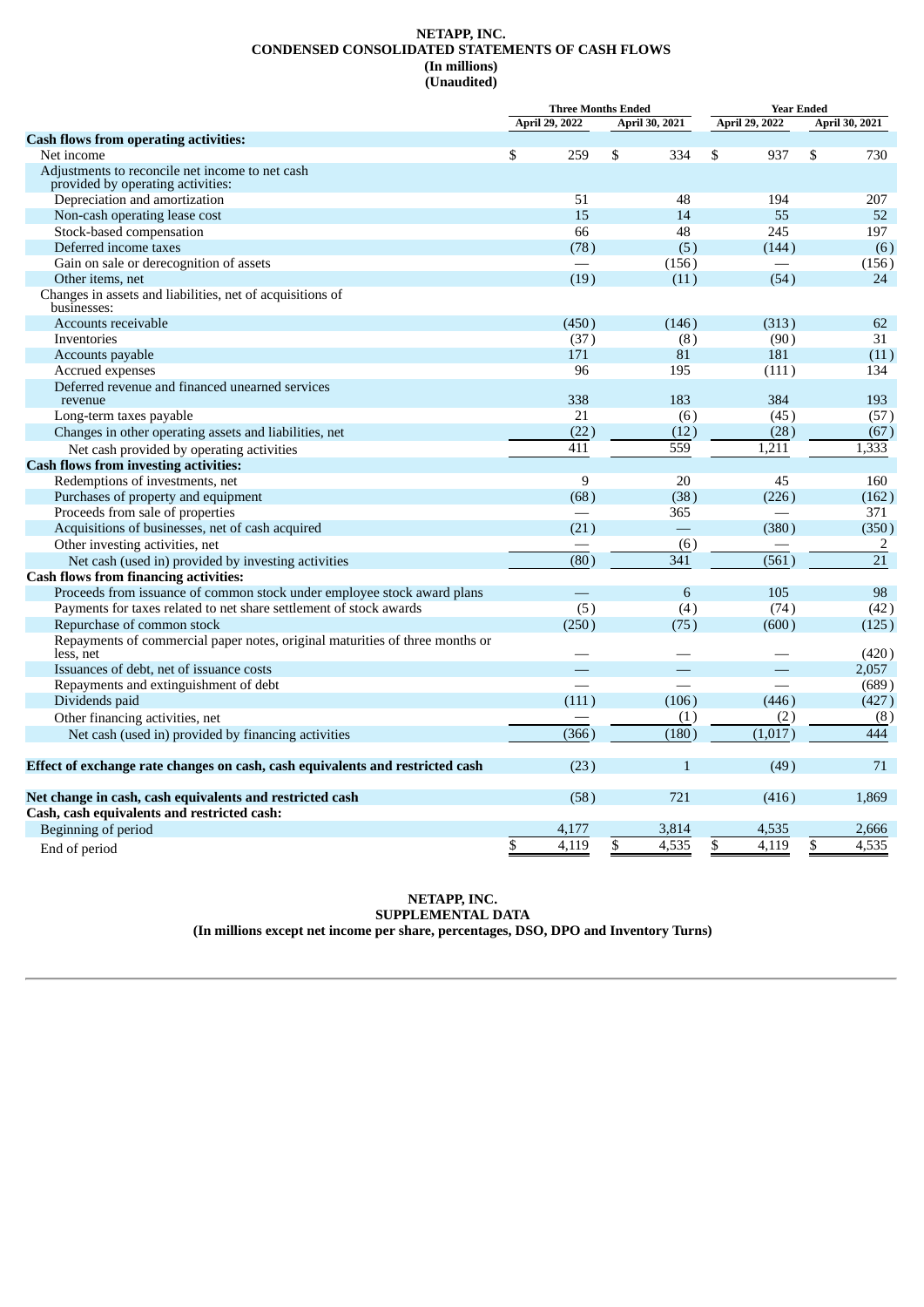#### **(Unaudited)**

In the first quarter of fiscal year 2022, the Company introduced two segments for financial reporting purposes: Hybrid Cloud and Public Cloud. Prior period disclosures have been revised for comparability.

## **Revenues by Segment**

| <b>O4'FY22</b> |       |  |       |         |       |                |       | <b>FY2022</b> |  | FY2021 |
|----------------|-------|--|-------|---------|-------|----------------|-------|---------------|--|--------|
|                | 894   |  | 846   |         | 840   |                | 3,284 | 2,991         |  |        |
|                | 590   |  | 586   |         | 576   |                | 2,344 | 2,277         |  |        |
|                | 76    |  | 72    |         | 73    |                | 294   | 277           |  |        |
|                | 1,560 |  | 1,504 |         | 1.489 |                | 5,922 | 5,545         |  |        |
|                | 120   |  | 110   |         | 66    |                | 396   | 199           |  |        |
|                | 1,680 |  | 1,614 |         | 1.555 |                | 6.318 | 5.744         |  |        |
|                |       |  |       | O3'FY22 |       | <b>O4'FY21</b> |       |               |  |        |

#### **Gross Profit by Segment**

|                                          | <b>Q4'FY22</b> | Q3'FY22 | Q4'FY21           | <b>FY2022</b> | FY2021 |
|------------------------------------------|----------------|---------|-------------------|---------------|--------|
| Product                                  | 452            | 442     | 456               | 1,743         | 1,589  |
| Support                                  | 547            | 541     | 525               | 2,160         | 2,076  |
| Professional and Other Services          | 22             | 26      | 18                | 89            | 71     |
| <b>Hybrid Cloud Segment Gross Profit</b> | 1,021          | 1,009   | 999               | 3,992         | 3,736  |
| <b>Public Cloud Segment Gross Profit</b> | 82             | 78      | 47                | 278           | 134    |
| <b>Total Segments Gross Profit</b>       | 1,103          | 1,087   | 1,046             | 4,270         | 3,870  |
| Amortization of Intangible Assets        | (10)           | (9)     | (7)               | (33)          | (41)   |
| <b>Stock-based Compensation</b>          | (4)            | (5      | (4)               | (17)          | (14)   |
| <b>Unallocated Cost of Revenues</b>      | (14)           | (14)    | $\left(11\right)$ | (50)          | (55)   |
| <b>Gross Profit</b>                      | 1,089          | 1,073   | 1,035             | 4,220         | 3,815  |

#### **Gross Margin by Segment**

|                                          | <b>04'FY22</b> | O3'FY22 | $O4$ FY21 | FY2022 | FY2021 |
|------------------------------------------|----------------|---------|-----------|--------|--------|
| Product                                  | 50.6 %         | 52.2%   | 54.3%     | 53.1 % | 53.1%  |
| Support                                  | 92.7%          | 92.3%   | 91.1%     | 92.2%  | 91.2%  |
| Professional and Other Services          | 28.9%          | 36.1%   | 24.7%     | 30.3%  | 25.6%  |
| <b>Hybrid Cloud Segment Gross Margin</b> | 65.4 %         | 67.1%   | 67.1%     | 67.4 % | 67.4%  |
| <b>Public Cloud Segment Gross Margin</b> | 68.3%          | 70.9%   | 71.2%     | 70.2 % | 67.3%  |

#### **Product Revenues**

|              | <b>O4'FY22</b> |     |      | רר∨⊐ינ∩<br>$\sim$ |     | $\Lambda$ 'FV $2^{\circ}$<br>14 L |  | <b>FY2022</b> |   | FY2021 |
|--------------|----------------|-----|------|-------------------|-----|-----------------------------------|--|---------------|---|--------|
| <b>Total</b> |                | 894 |      | 846               | ъD. | 840                               |  | 3,284         | u | 2,991  |
| Software*    |                | 530 | ъD   | 507               |     | 480                               |  | 1.926         |   | 1,636  |
| Hardware*    |                | 364 | - 12 | 339               | ъD. | 360                               |  | 1,358         |   | 1,355  |

## **Software and recurring support and public cloud revenue**

|                                                                                            | <b>O4'FY22</b> | D3'FY22 | 04'FY21 | FY2022 | FY2021 |
|--------------------------------------------------------------------------------------------|----------------|---------|---------|--------|--------|
| Product - Software                                                                         | 530            | 507     | 480     | 1.926  | 1,636  |
| Support                                                                                    | 590            | 586     | 576     | 2.344  | 2,277  |
| <b>Public Cloud</b>                                                                        | 120            | 110     | 66      | 396    | 199    |
| Software and recurring support and public cloud revenue*                                   | 1.240          | 1.203   | 1.122   | 4.666  | 4,112  |
|                                                                                            |                |         |         |        |        |
| Software and recurring support and public cloud revenue as a<br>percentage of net revenues | 74%            | 75%     | 72%     | 74%    | 72%    |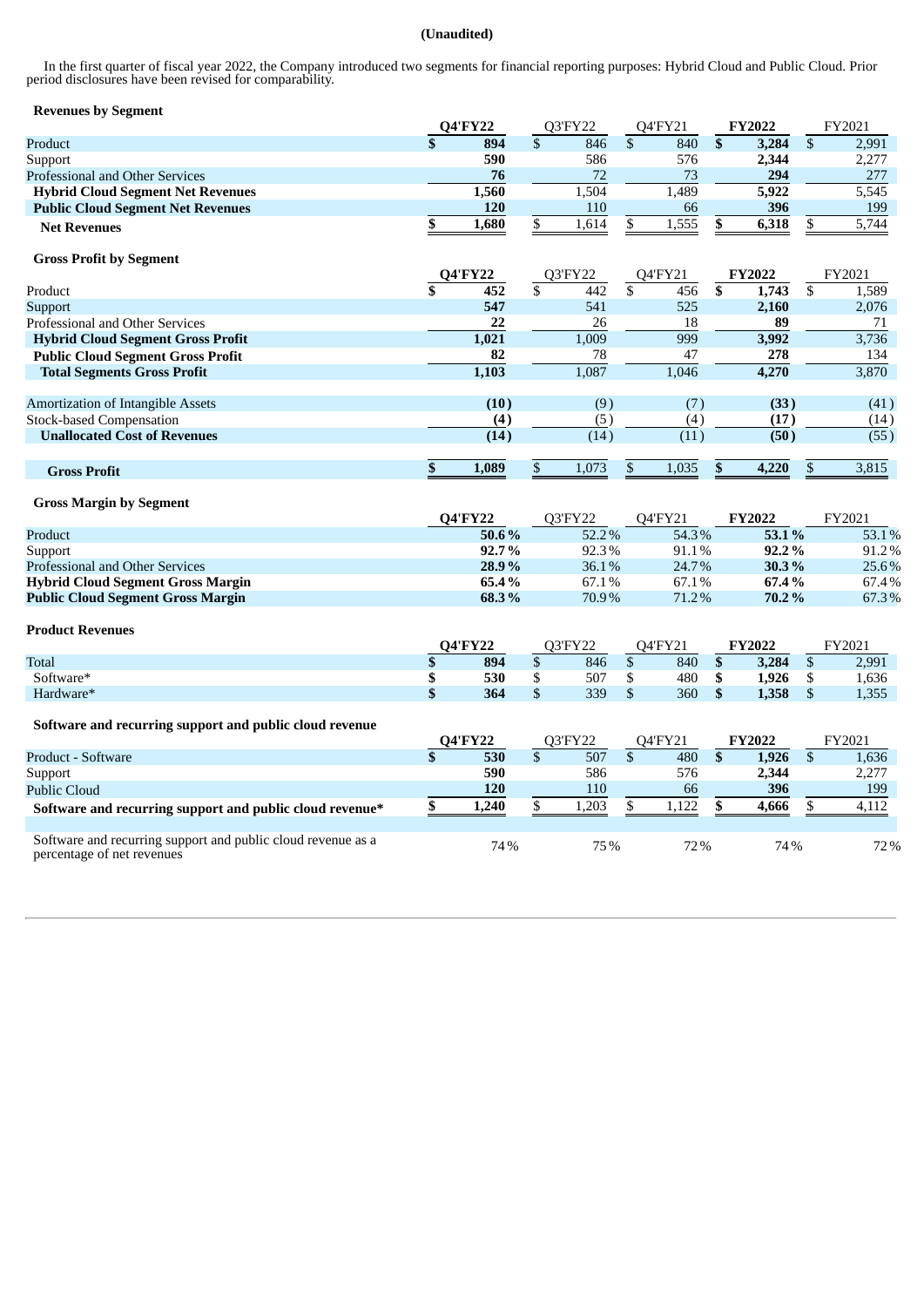\* Our revenue recognition policy under GAAP defines a configured storage system, inclusive of the operating system software essential to its functionality, as a single performance obligation. We have provided a breakdown of our GAAP product revenues into the software and hardware components, which are considered non-GAAP measures, to display the significance of software included in total product revenues. Software and recurring support and public cloud revenue is a non-GAAP measure because it includes the software component of our product revenues, but not the hardware component.

#### **Geographic Mix**

|                     | % of Q4<br><b>FY'22</b> | % of Q3<br>FY'22 | % of Q4<br>FY'21 | $%$ of FY<br>2022 | % of FY 2021 |
|---------------------|-------------------------|------------------|------------------|-------------------|--------------|
|                     | Revenue                 | Revenue          | Revenue          | Revenue           | Revenue      |
| Americas            | 54 %                    | 56%              | 53%              | 55 %              | 54%          |
| Americas Commercial | 45 %                    | 47%              | 44 %             | 45 %              | 43%          |
| U.S. Public Sector  | 9%                      | 9%               | 9%               | 10 %              | 11%          |
| <b>EMEA</b>         | <b>32%</b>              | 32%              | $32\%$           | <b>31</b> %       | 31%          |
| Asia Pacific        | 14 %                    | 12%              | 15%              | 14 %              | 15%          |
| <b>Pathways Mix</b> |                         |                  |                  |                   |              |

|                 | % of Q4<br><b>FY'22</b> | % of Q3<br>FY'22 | % of Q4<br>FY'21 | $%$ of FY<br>2022 | % of FY 2021 |
|-----------------|-------------------------|------------------|------------------|-------------------|--------------|
|                 | <b>Revenue</b>          | Revenue          | Revenue          | Revenue           | Revenue      |
| <b>Direct</b>   | 24 %                    | 21%              | 23%              | 23 %              | 23%          |
| <b>Indirect</b> | <b>76 %</b>             | 79%              | $77\%$           | $77\%$            | $77\%$       |

#### **Non-GAAP Income from Operations, Income before Income Taxes & Effective Tax Rate**

|                                     | <b>O4'FY22</b> | 73'FY22 |          | <b>O4'FY21</b> | <b>TY2022</b> | FY2021 |
|-------------------------------------|----------------|---------|----------|----------------|---------------|--------|
| Non-GAAP Income from Operations     | 382            |         | 404      | 358            | .496          | .,184  |
| % of Net Revenues                   | 22.7%          |         | $25.0\%$ | $23.0\%$       | 23.7%         | 20.6%  |
| Non-GAAP Income before Income Taxes | 361            |         | 389      | 339            | .434          | 1,123  |
| <b>Non-GAAP Effective Tax Rate</b>  | $10.2\%$       |         | $15.2\%$ | $20.9\%$       | $15.7\%$      | 18.3%  |

#### **Non-GAAP Net Income**

|                                                                 | <b>O4'FY22</b> |                | O3'FY22 |         | 04'FY21 |         | <b>FY2022</b> |       | FY2021 |      |
|-----------------------------------------------------------------|----------------|----------------|---------|---------|---------|---------|---------------|-------|--------|------|
| Non-GAAP Net Income                                             | æ              | 324            |         | 330     |         | 268     |               | 1,209 |        | 917  |
| Non-GAAP Weighted Average Common Shares Outstanding,<br>Diluted |                | 228            |         | 229     |         | 229     |               | 229   |        | 226  |
| Non-GAAP Net Income per Share, Diluted                          |                | 1.42           | \$.     | 1.44    |         | 1.17    |               | 5.28  |        | 4.06 |
| <b>Select Balance Sheet Items</b>                               |                | <b>O4'FY22</b> |         | O3'FY22 |         | 04'FY21 |               |       |        |      |
| Deferred Revenue and Financed Unearned Services Revenue         |                | 4.232          |         | 3.969   |         | 4,003   |               |       |        |      |
| DSO (days)                                                      |                | 67             |         | 45      |         | 55      |               |       |        |      |

Days sales outstanding (DSO) is defined as accounts receivable divided by net revenues, multiplied by the number of days in the quarter. Days payables outstanding (DPO) is defined as accounts payable divided by cost of revenues, multiplied by the number of days in the quarter. *Inventory turns is defined as annualized cost of revenues divided by net inventories.*

DPO (days) **93** 73 74 **Inventory Turns** 18 18

#### **Select Cash Flow Statement Items**

|                                           | 04'FY22 |       | O3'FY22 |       | 04'FY21 |       | FY2022 |          | TY2021 |
|-------------------------------------------|---------|-------|---------|-------|---------|-------|--------|----------|--------|
| Net Cash Provided by Operating Activities |         | 411   |         | 260   |         | 559   |        | 1.211    | 1,333  |
| Purchases of Property and Equipment       |         | 68    |         | 61    |         | 38    |        | 226      | 162    |
| Free Cash Flow                            |         | 343   |         | 199   |         | 521   |        | 985      | 1.171  |
| Free Cash Flow as % of Net Revenues       |         | 20.4% |         | 12.3% |         | 33.5% |        | $15.6\%$ | 20.4%  |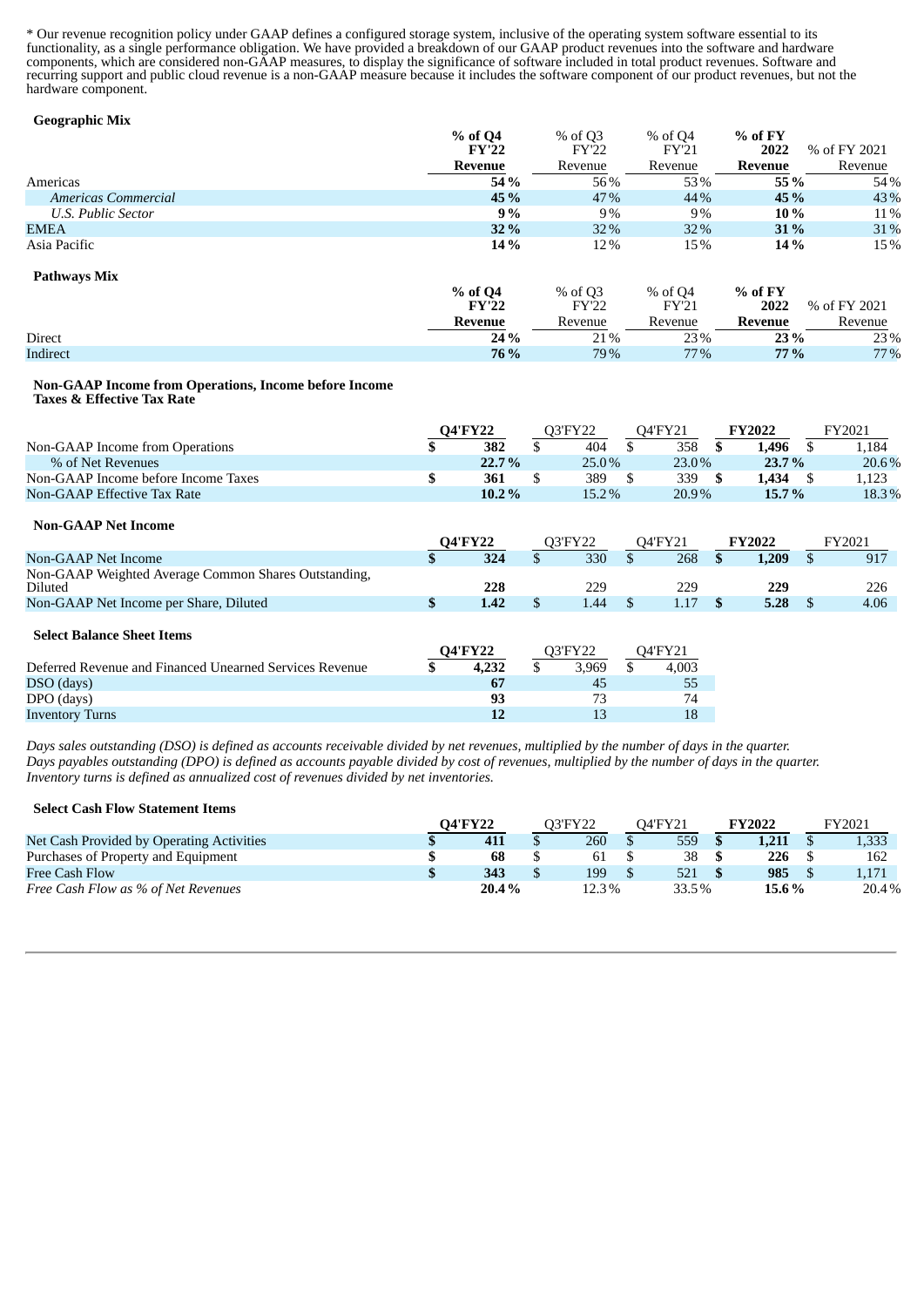#### **NETAPP, INC. RECONCILIATION OF NON-GAAP TO GAAP INCOME STATEMENT INFORMATION (In millions, except net income per share amounts)**

|                                                            |                         | <b>Q4'FY22</b>           |                         | <b>Q3'FY22</b>           |                         | <b>Q4'FY21</b>           |                         | <b>FY2022</b> |                         | <b>FY2021</b> |
|------------------------------------------------------------|-------------------------|--------------------------|-------------------------|--------------------------|-------------------------|--------------------------|-------------------------|---------------|-------------------------|---------------|
| <b>NET INCOME</b>                                          | $\overline{\mathbb{S}}$ | 259                      | $\overline{\mathbb{S}}$ | 252                      | $\overline{\mathbb{S}}$ | 334                      | $\overline{\mathbb{S}}$ | 937           | $\overline{\mathbb{S}}$ | 730           |
| Adjustments:                                               |                         |                          |                         |                          |                         |                          |                         |               |                         |               |
| Amortization of intangible assets                          |                         | 14                       |                         | 13                       |                         | 9                        |                         | 46            |                         | 49            |
| Stock-based compensation                                   |                         | 66                       |                         | 64                       |                         | 48                       |                         | 245           |                         | 197           |
| Litigation settlements                                     |                         | $\overline{\phantom{0}}$ |                         |                          |                         |                          |                         | 2             |                         | 5             |
| Restructuring charges                                      |                         | $\overline{4}$           |                         |                          |                         |                          |                         | 33            |                         | 42            |
| Acquisition-related expense                                |                         | 5                        |                         | 6                        |                         | $\overline{2}$           |                         | 13            |                         | 16            |
| Gain on sale or derecognition of assets                    |                         |                          |                         |                          |                         | (156)                    |                         | $\equiv$      |                         | (156)         |
| Gain on sale of equity investment                          |                         |                          |                         |                          |                         | $\overline{\phantom{0}}$ |                         |               |                         | (6)           |
| Debt extinguishment costs                                  |                         |                          |                         | $\overline{\phantom{0}}$ |                         |                          |                         |               |                         | 14            |
| Income tax effects                                         |                         | (24)                     |                         | (5)                      |                         | 18                       |                         | (68)          |                         | (20)          |
| Income tax expenses from integration of acquired companies |                         |                          |                         |                          |                         | 13                       |                         | $\mathbf{1}$  |                         | 46            |
| <b>NON-GAAP NET INCOME</b>                                 | \$                      | 324                      | \$                      | 330                      | \$                      | 268                      | \$                      | 1,209         | $\frac{3}{2}$           | 917           |
| <b>COST OF REVENUES</b>                                    | \$                      | 591                      | \$                      | 541                      | \$                      | 520                      | \$                      | 2,098         | \$                      | 1,929         |
| Adjustments:                                               |                         |                          |                         |                          |                         |                          |                         |               |                         |               |
| Amortization of intangible assets                          |                         | (10)                     |                         | (9)                      |                         | (7)                      |                         | (33)          |                         | (41)          |
| Stock-based compensation                                   |                         | (4)                      |                         | (5)                      |                         | (4)                      |                         | (17)          |                         | (14)          |
| <b>NON-GAAP COST OF REVENUES</b>                           | $\overline{\$}$         | $\overline{577}$         | $\overline{\$}$         | 527                      | $\overline{\$}$         | 509                      | $\overline{\$}$         | 2,048         | $\overline{\$}$         | 1,874         |
|                                                            |                         |                          |                         |                          |                         |                          |                         |               |                         |               |
| <b>COST OF PRODUCT REVENUES</b>                            | \$                      | 446                      | \$                      | 407                      | \$                      | 387                      | \$                      | 1,554         | \$                      | 1,432         |
| Adjustments:                                               |                         |                          |                         |                          |                         |                          |                         |               |                         |               |
| Amortization of intangible assets                          |                         | (3)                      |                         | (2)                      |                         | (2)                      |                         | (9)           |                         | (26)          |
| Stock-based compensation                                   |                         | (1)                      |                         | (1)                      |                         | (1)                      |                         | (4)           |                         | (4)           |
| <b>NON-GAAP COST OF PRODUCT REVENUES</b>                   | \$                      | 442                      | \$                      | 404                      | \$                      | 384                      | \$                      | 1,541         | \$                      | 1,402         |
| <b>COST OF SERVICES REVENUES</b>                           | \$                      | 145                      | \$                      | 134                      | \$                      | 133                      | \$                      | 544           | \$                      | 497           |
| Adjustments:                                               |                         |                          |                         |                          |                         |                          |                         |               |                         |               |
| Amortization of intangible assets                          |                         | (7)                      |                         | (7)                      |                         | (5)                      |                         | (24)          |                         | (15)          |
| Stock-based compensation                                   |                         | (3)                      |                         | (4)                      |                         | (3)                      |                         | (13)          |                         | (10)          |
| <b>NON-GAAP COST OF SERVICES REVENUES</b>                  | \$                      | 135                      | \$                      | 123                      | \$                      | 125                      | \$                      | 507           | \$                      | 472           |
| <b>GROSS PROFIT</b>                                        | \$                      | 1,089                    | \$                      | 1,073                    | \$                      | 1,035                    | \$                      | 4,220         | \$                      | 3,815         |
| Adjustments:                                               |                         |                          |                         |                          |                         |                          |                         |               |                         |               |
| Amortization of intangible assets                          |                         | 10                       |                         | 9                        |                         | 7                        |                         | 33            |                         | 41            |
| Stock-based compensation                                   |                         | 4                        |                         | 5                        |                         | $\overline{4}$           |                         | 17            |                         | 14            |
|                                                            | \$                      | 1,103                    | \$                      | 1,087                    | \$                      | 1,046                    | $\overline{\$}$         | 4,270         | $\overline{\$}$         | 3,870         |
| <b>NON-GAAP GROSS PROFIT</b>                               |                         |                          |                         |                          |                         |                          |                         |               |                         |               |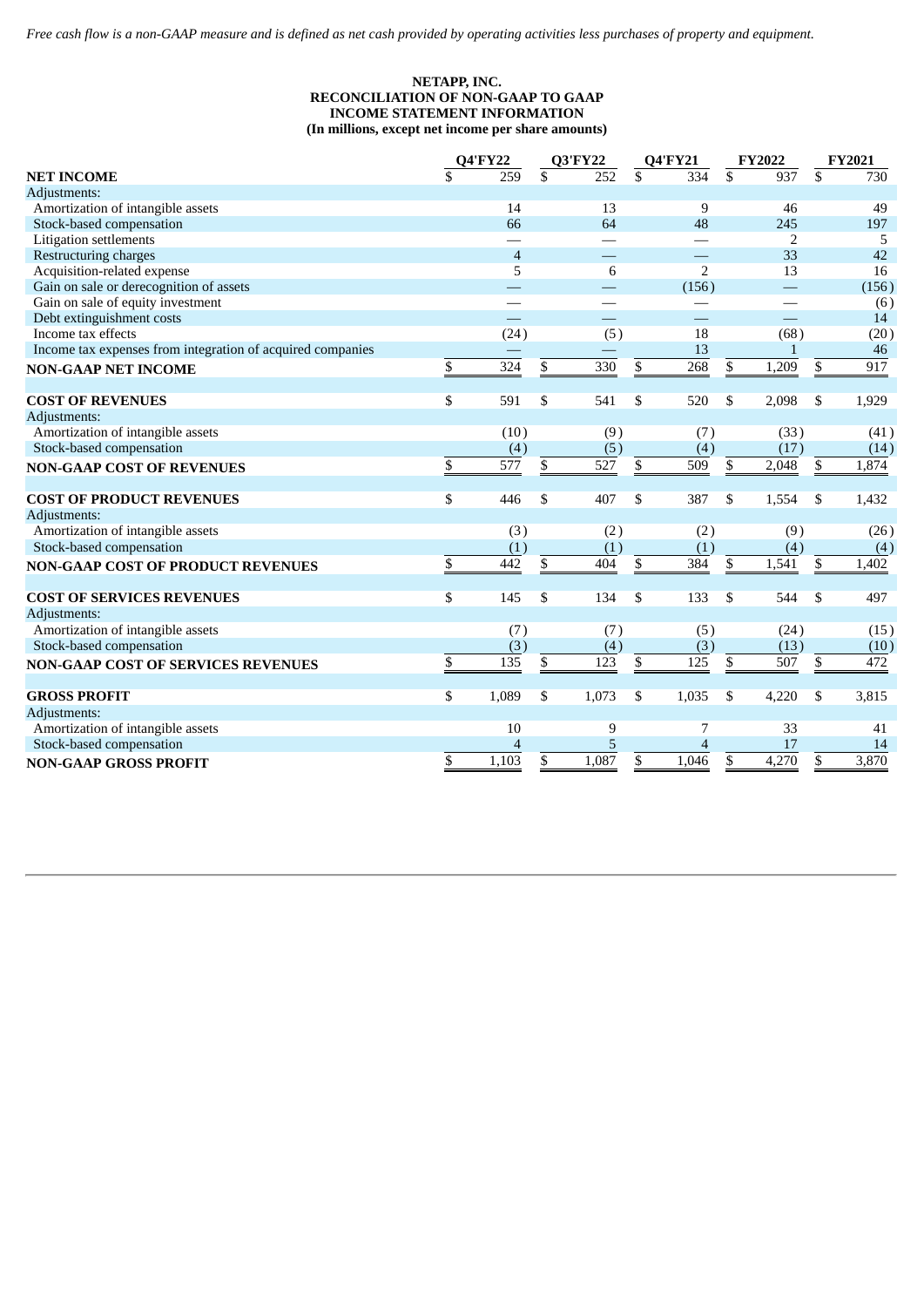#### **NETAPP, INC. RECONCILIATION OF NON-GAAP TO GAAP INCOME STATEMENT INFORMATION (In millions, except net income per share amounts)**

|                                                                   |                          | <b>Q4'FY22</b> |                           | <b>Q3'FY22</b>                 |                         | <b>Q4'FY21</b>           |                          | <b>FY2022</b> |                          | <b>FY2021</b> |
|-------------------------------------------------------------------|--------------------------|----------------|---------------------------|--------------------------------|-------------------------|--------------------------|--------------------------|---------------|--------------------------|---------------|
| <b>SALES AND MARKETING EXPENSES</b>                               | $\mathbf{\$}$            | 480            | $\mathbb{S}$              | 461                            | $\mathbb{S}$            | 447                      | $\mathbb{S}$             | 1,857         | $\mathbb{S}$             | 1,744         |
| Adjustments:                                                      |                          |                |                           |                                |                         |                          |                          |               |                          |               |
| Amortization of intangible assets                                 |                          | (4)            |                           | (4)                            |                         | (2)                      |                          | (13)          |                          | (8)           |
| Stock-based compensation                                          |                          | (30)           |                           | (30)                           |                         | (22)                     |                          | (115)         |                          | (92)          |
| <b>NON-GAAP SALES AND MARKETING EXPENSES</b>                      | $\mathbb{S}$             | 446            | $\,$                      | 427                            | $\mathbb{S}$            | 423                      | $\overline{\mathcal{L}}$ | 1,729         | $\mathbb{S}$             | 1,644         |
| RESEARCH AND DEVELOPMENT EXPENSES                                 | $\mathbb{S}$             | 235            | $\mathbb{S}$              | 220                            | $\mathcal{S}$           | 221                      | $\mathbb{S}$             | 881           | $\mathbb{S}$             | 881           |
| Adjustment:                                                       |                          |                |                           |                                |                         |                          |                          |               |                          |               |
| Stock-based compensation                                          |                          | (22)           |                           | (19)                           |                         | (15)                     |                          | (75)          |                          | (64)          |
| <b>NON-GAAP RESEARCH AND DEVELOPMENT</b><br><b>EXPENSES</b>       | \$                       | 213            | \$                        | 201                            | \$                      | 206                      | $\frac{1}{2}$            | 806           | $\frac{1}{2}$            | 817           |
| <b>GENERAL AND ADMINISTRATIVE EXPENSES</b>                        | $\overline{\mathcal{S}}$ | 72             | \$                        | 65                             | \$                      | 66                       | \$                       | 279           | \$                       | 257           |
| Adjustments:                                                      |                          |                |                           |                                |                         |                          |                          |               |                          |               |
| Stock-based compensation                                          |                          | (10)           |                           | (10)                           |                         | (7)                      |                          | (38)          |                          | (27)          |
| <b>Litigation settlements</b>                                     |                          |                |                           |                                |                         |                          |                          | (2)           |                          | (5)           |
| <b>NON-GAAP GENERAL AND ADMINISTRATIVE</b><br><b>EXPENSES</b>     | \$                       | 62             | $\underline{\$}$          | 55                             | \$                      | 59                       | $\frac{1}{2}$            | 239           | $\frac{\mathbb{S}}{2}$   | 225           |
| <b>RESTRUCTURING CHARGES</b>                                      | \$                       | $\overline{4}$ | \$                        |                                | \$                      |                          | \$                       | 33            | \$                       | 42            |
| Adjustment:                                                       |                          |                |                           |                                |                         |                          |                          |               |                          |               |
| Restructuring charges                                             |                          | (4)            |                           |                                |                         |                          |                          | (33)          |                          | (42)          |
| <b>NON-GAAP RESTRUCTURING CHARGES</b>                             | $\mathbb{S}$             |                | $\boldsymbol{\mathsf{S}}$ |                                | $\overline{\mathbb{S}}$ |                          | $\overline{\$}$          |               | $\overline{\mathcal{L}}$ |               |
| <b>ACQUISITION-RELATED EXPENSE</b>                                | $\mathbb{S}$             | 5              | $\mathbb{S}$              | 6                              | $\mathfrak{S}$          | $\overline{2}$           | $\mathbb{S}$             | 13            | $\mathbb{S}$             | 16            |
| Adjustment:                                                       |                          |                |                           |                                |                         |                          |                          |               |                          |               |
| Acquisition-related expense                                       |                          | (5)            |                           | (6)                            |                         | (2)                      |                          | (13)          |                          | (16)          |
| NON-GAAP ACQUISITION-RELATED EXPENSE                              | \$                       |                | \$                        |                                | \$                      |                          | \$                       |               | \$                       |               |
| GAIN ON SALE OR DERECOGNITION OF ASSETS                           | \$                       |                | \$                        |                                | \$                      | $(156)$ \$               |                          |               | \$                       | (156)         |
| Adjustment:                                                       |                          |                |                           |                                |                         |                          |                          |               |                          |               |
| Gain on sale or derecognition of assets                           |                          |                |                           |                                |                         | 156                      |                          |               |                          | 156           |
| <b>NON-GAAP GAIN ON SALE OR DERECOGNITION OF</b><br><b>ASSETS</b> | \$                       |                | \$                        |                                | \$                      |                          | \$                       |               | \$                       |               |
| <b>OPERATING EXPENSES</b>                                         | $\mathbb{S}$             | 796            | \$                        | 752                            | \$                      | 580                      | \$                       | 3,063         | \$                       | 2,784         |
| Adjustments:                                                      |                          |                |                           |                                |                         |                          |                          |               |                          |               |
| Amortization of intangible assets                                 |                          | (4)            |                           | (4)                            |                         | (2)                      |                          | (13)          |                          | (8)           |
| Stock-based compensation                                          |                          | (62)           |                           | (59)                           |                         | (44)                     |                          | (228)         |                          | (183)         |
| <b>Litigation settlements</b>                                     |                          |                |                           | $\qquad \qquad \longleftarrow$ |                         |                          |                          | (2)           |                          | (5)           |
| Restructuring charges                                             |                          | (4)            |                           | $\overline{\phantom{0}}$       |                         | $\overline{\phantom{0}}$ |                          | (33)          |                          | (42)          |
| Acquisition-related expense                                       |                          | (5)            |                           | (6)                            |                         | (2)                      |                          | (13)          |                          | (16)          |
| Gain on sale or derecognition of assets                           |                          |                |                           |                                |                         | 156                      |                          |               |                          | 156           |
| <b>NON-GAAP OPERATING EXPENSES</b>                                | \$                       | 721            | \$                        | 683                            | $\$$                    | 688                      | $\mathbb{S}$             | 2,774         | \$                       | 2,686         |

**NETAPP, INC. RECONCILIATION OF NON-GAAP TO GAAP INCOME STATEMENT INFORMATION (In millions, except net income per share amounts)**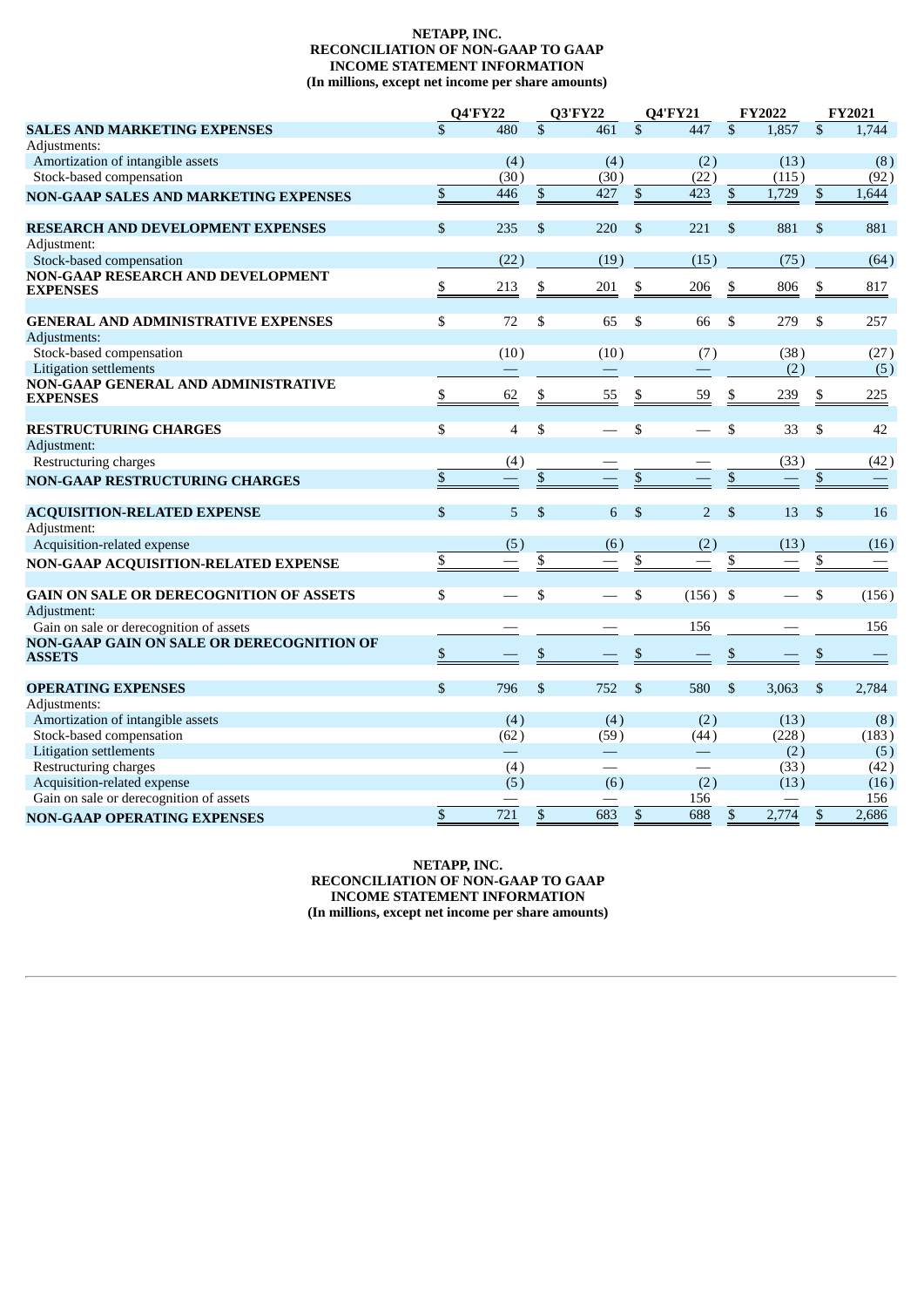|                                                            | <b>Q4'FY22</b>  |                          | <b>Q3'FY22</b>                                       |      | <b>Q4'FY21</b>    | <b>FY2022</b>           | <b>FY2021</b>   |                   |
|------------------------------------------------------------|-----------------|--------------------------|------------------------------------------------------|------|-------------------|-------------------------|-----------------|-------------------|
| <b>INCOME FROM OPERATIONS</b>                              | $\mathbf S$     | 293                      | \$<br>321                                            | \$   | 455               | \$<br>1,157             | \$              | 1,031             |
| Adjustments:                                               |                 |                          |                                                      |      |                   |                         |                 |                   |
| Amortization of intangible assets                          |                 | 14                       | 13                                                   |      | 9                 | 46                      |                 | 49                |
| Stock-based compensation                                   |                 | 66                       | 64                                                   |      | 48                | 245                     |                 | 197               |
| Litigation settlements                                     |                 | $\overline{\phantom{0}}$ |                                                      |      |                   | 2                       |                 | 5                 |
| Restructuring charges                                      |                 | $\overline{4}$           | $\overline{\phantom{0}}$                             |      | and the           | 33                      |                 | 42                |
| Acquisition-related expense                                |                 | 5                        | 6                                                    |      | $\overline{2}$    | 13                      |                 | 16                |
| Gain on sale or derecognition of assets                    |                 |                          |                                                      |      | (156)             |                         |                 | (156)             |
| <b>NON-GAAP INCOME FROM OPERATIONS</b>                     | \$              | 382                      | \$<br>404                                            | \$   | 358               | 1,496<br>\$             | \$              | 1,184             |
| <b>OTHER EXPENSE, NET</b>                                  | \$              | (21)                     | \$<br>(15)                                           | - \$ | (19)              | \$<br>(62)              | \$              | (69)              |
| Adjustments:                                               |                 |                          |                                                      |      |                   |                         |                 |                   |
| Debt extinguishment costs                                  |                 |                          |                                                      |      |                   |                         |                 | 14                |
| Gain on sale of equity investment                          |                 |                          |                                                      |      |                   |                         |                 | (6)               |
|                                                            | \$              | $\overline{(21)}$        | \$<br>$\overline{(15)}$                              | \$   | $\overline{(19)}$ | \$<br>$\overline{(62)}$ | $\overline{\$}$ | $\overline{(61)}$ |
| NON-GAAP OTHER EXPENSE, NET                                |                 |                          |                                                      |      |                   |                         |                 |                   |
| <b>INCOME BEFORE INCOME TAXES</b>                          | $\overline{\$}$ | 272                      | \$<br>306                                            | \$   | 436               | \$<br>1,095             | \$              | 962               |
| Adjustments:                                               |                 |                          |                                                      |      |                   |                         |                 |                   |
| Amortization of intangible assets                          |                 | 14                       | 13                                                   |      | 9                 | 46                      |                 | 49                |
| Stock-based compensation                                   |                 | 66                       | 64                                                   |      | 48                | 245                     |                 | 197               |
| <b>Litigation settlements</b>                              |                 |                          |                                                      |      |                   | 2                       |                 | 5                 |
| Restructuring charges                                      |                 | $\overline{4}$           | $\overline{\phantom{0}}$                             |      | and the           | 33                      |                 | 42                |
| Acquisition-related expense                                |                 | 5                        | 6                                                    |      | $\overline{2}$    | 13                      |                 | 16                |
| Gain on sale or derecognition of assets                    |                 |                          |                                                      |      | (156)             |                         |                 | (156)             |
| Debt extinguishment costs                                  |                 |                          |                                                      |      |                   |                         |                 | 14                |
| Gain on sale of equity investment                          |                 |                          |                                                      |      |                   |                         |                 | (6)               |
| NON-GAAP INCOME BEFORE INCOME TAXES                        | \$              | 361                      | \$<br>389                                            | \$   | 339               | \$<br>1,434             | \$              | 1,123             |
| <b>PROVISION FOR INCOME TAXES</b>                          | \$              | 13                       | \$<br>54                                             | \$   | 102               | \$<br>158               | \$              | 232               |
| Adjustments:                                               |                 |                          |                                                      |      |                   |                         |                 |                   |
| Income tax effects                                         |                 | 24                       | 5                                                    |      | (18)              | 68                      |                 | 20                |
| Income tax expenses from integration of acquired companies |                 |                          |                                                      |      | (13)              | (1)                     |                 | (46)              |
| <b>NON-GAAP PROVISION FOR INCOME TAXES</b>                 | \$              | 37                       | \$<br>59                                             | \$   | 71                | \$<br>225               | \$              | 206               |
|                                                            |                 |                          |                                                      |      |                   |                         |                 |                   |
| <b>NET INCOME PER SHARE</b>                                | \$              | 1.14                     | \$<br>1.10                                           | \$   | 1.46              | \$<br>4.09              | \$              | 3.23              |
| Adjustments:                                               |                 |                          |                                                      |      |                   |                         |                 |                   |
| Amortization of intangible assets                          |                 | 0.06                     | 0.06                                                 |      | 0.04              | 0.20                    |                 | 0.22              |
| Stock-based compensation                                   |                 | 0.29                     | 0.28                                                 |      | 0.21              | 1.07                    |                 | 0.87              |
| Litigation settlements                                     |                 |                          | $\overline{\phantom{0}}$<br>$\overline{\phantom{a}}$ |      | $\equiv$          | 0.01                    |                 | 0.02              |
| Restructuring charges                                      |                 | 0.02                     |                                                      |      |                   | 0.14                    |                 | 0.19              |
| Acquisition-related expense                                |                 | 0.02                     | 0.03                                                 |      | 0.01              | 0.06                    |                 | 0.07              |
| Gain on sale or derecognition of assets                    |                 |                          |                                                      |      | (0.68)            |                         |                 | (0.69)            |
| Debt extinguishment costs                                  |                 |                          |                                                      |      |                   |                         |                 | 0.06              |
| Gain on sale of equity investment                          |                 |                          | $\overline{\phantom{0}}$                             |      |                   |                         |                 | (0.03)            |
| Income tax effects                                         |                 | (0.11)                   | (0.02)                                               |      | 0.08              | (0.30)                  |                 | (0.09)            |
| Income tax expenses from integration of acquired companies |                 |                          |                                                      |      | 0.06              |                         |                 | 0.20              |
| NON-GAAP NET INCOME PER SHARE                              | \$              | 1.42                     | \$<br>1.44                                           | \$   | 1.17              | 5.28<br>\$              | \$              | 4.06              |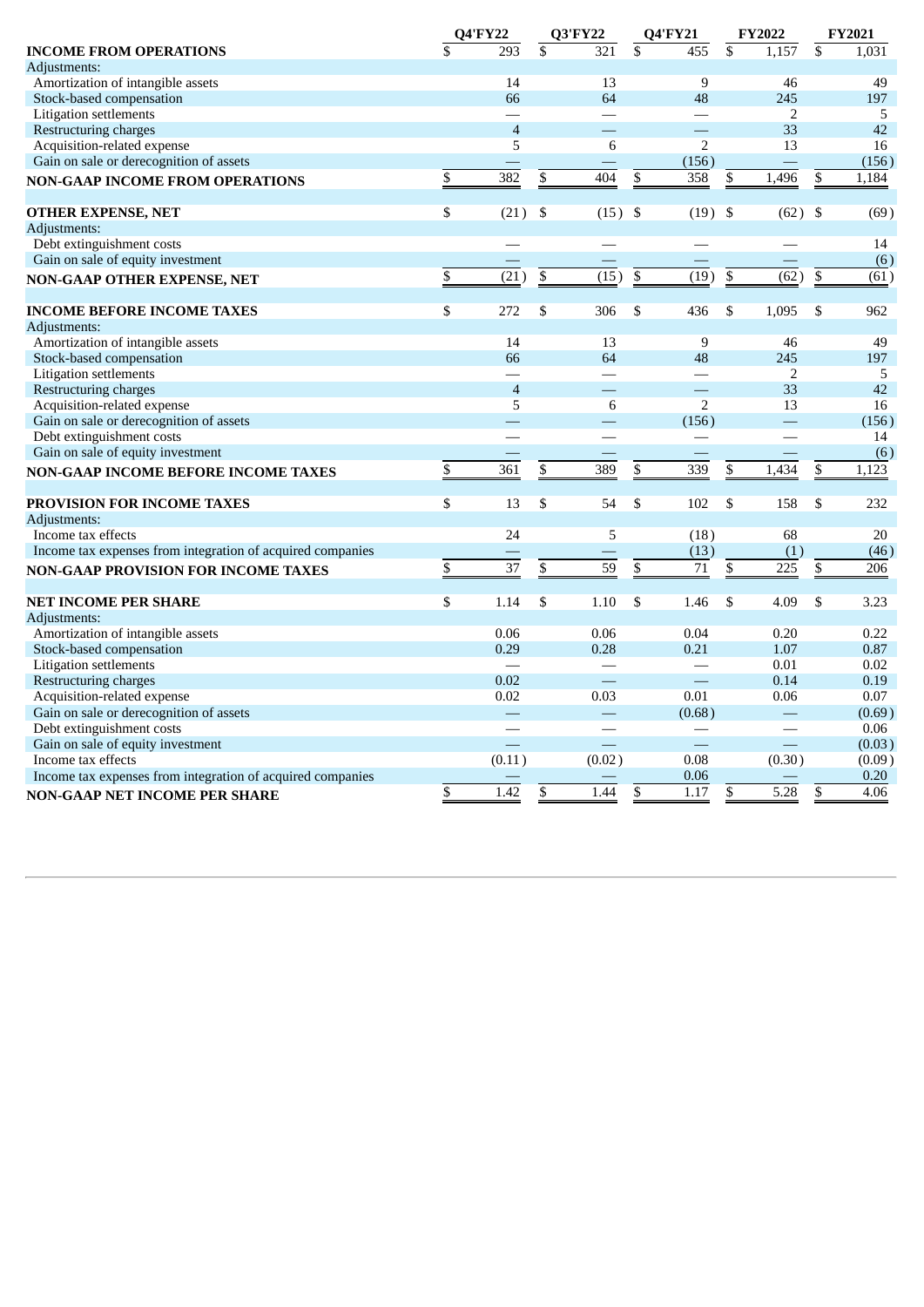#### **RECONCILIATION OF NON-GAAP TO GAAP GROSS MARGIN (\$ in millions)**

|                                   | <b>Q4'FY22</b> | <b>Q3'FY22</b> |         | <b>Q4'FY21</b> | <b>FY2022</b> | <b>FY2021</b> |
|-----------------------------------|----------------|----------------|---------|----------------|---------------|---------------|
| <b>Gross margin-GAAP</b>          | 64.8%          | 66.5%          |         | 66.6%          | 66.8%         | 66.4%         |
| Cost of revenues adjustments      | $0.8\%$        |                | $0.9\%$ | $0.7\%$        | $0.8\%$       | $1.0\%$       |
| <b>Gross margin-Non-GAAP</b>      | 65.7%          | 67.3%          |         | 67.3%          | 67.6%         | 67.4%         |
|                                   |                |                |         |                |               |               |
| <b>GAAP</b> cost of revenues      | \$<br>591      | \$<br>541      |         | 520            | 2.098         | 1,929         |
| Cost of revenues adjustments:     |                |                |         |                |               |               |
| Amortization of intangible assets | (10)           | (9)            |         | (7)            | (33)          | (41)          |
| Stock-based compensation          | (4)            | (5)            |         | (4)            | (17)          | (14)          |
| Non-GAAP cost of revenues         | 577            | 527            |         | 509            | 2,048         | 1,874         |
|                                   |                |                |         |                |               |               |
| Net revenues                      | 1.680          | 1,614          |         | 1,555          | 6,318         | 5.744         |

#### **RECONCILIATION OF NON-GAAP TO GAAP PRODUCT GROSS MARGIN (\$ in millions)**

|                                       | <b>Q4'FY22</b> | <b>Q3'FY22</b> | <b>O4'FY21</b> | <b>FY2022</b> | <b>FY2021</b> |
|---------------------------------------|----------------|----------------|----------------|---------------|---------------|
| <b>Product gross margin-GAAP</b>      | 50.1%          | 51.9%          | 53.9%          | 52.7%         | 52.1%         |
| Cost of product revenues adjustments  | $0.4\%$        | $0.4\%$        | $0.4\%$        | $0.4\%$       | $1.0\%$       |
| <b>Product gross margin-Non-GAAP</b>  | 50.6%          | 52.2%          | 54.3%          | 53.1%         | 53.1%         |
|                                       |                |                |                |               |               |
| GAAP cost of product revenues         | 446            | 407            | 387            | 1,554         | 1,432         |
| Cost of product revenues adjustments: |                |                |                |               |               |
| Amortization of intangible assets     | (3)            | (2)            | (2)            | (9)           | (26)          |
| Stock-based compensation              |                |                |                | (4)           | (4)           |
| Non-GAAP cost of product revenues     | 442            | 404            | 384            | L,541         | 1,402         |
|                                       |                |                |                |               |               |
| Product revenues                      | 894            | 846            | 840            | 3.284         | 2,991         |

#### **RECONCILIATION OF NON-GAAP TO GAAP SERVICES GROSS MARGIN (\$ in millions)**

|                                        |     | <b>Q4'FY22</b> |     | <b>Q3'FY22</b>      | <b>Q4'FY21</b>  |               | <b>FY2022</b> | <b>FY2021</b> |
|----------------------------------------|-----|----------------|-----|---------------------|-----------------|---------------|---------------|---------------|
| Services gross margin-GAAP             |     | 81.6%          |     | 82.6%               | 81.4%           |               | 82.1%         | 81.9%         |
| Cost of services revenues adjustments  |     | 1.3%           |     | $1.4\%$             | $1.1\%$         |               | $1.2\%$       | $1.0\%$       |
| <b>Services gross margin-Non-GAAP</b>  |     | 82.8%          |     | 84.0%               | 82.5%           |               | 83.3%         | 82.9%         |
|                                        |     |                |     |                     |                 |               |               |               |
| GAAP cost of services revenues         | \$. | 145            | \$. | 134<br>$\mathsf{S}$ | 133             | <sup>\$</sup> | 544           | 497           |
| Cost of services revenues adjustments: |     |                |     |                     |                 |               |               |               |
| Amortization of intangible assets      |     | (7)            |     | (7)                 | (5)             |               | (24)          | (15)          |
| Stock-based compensation               |     | (3)            |     | (4)                 | (3)             |               | (13)          | (10)          |
| Non-GAAP cost of services revenues     |     | 135            |     | 123                 | 125             |               | 507           | 472           |
|                                        |     |                |     |                     |                 |               |               |               |
| Services revenues                      |     | 786            | \$  | 768                 | 715<br><b>S</b> |               | 3,034         | 2,753         |
|                                        |     |                |     |                     |                 |               |               |               |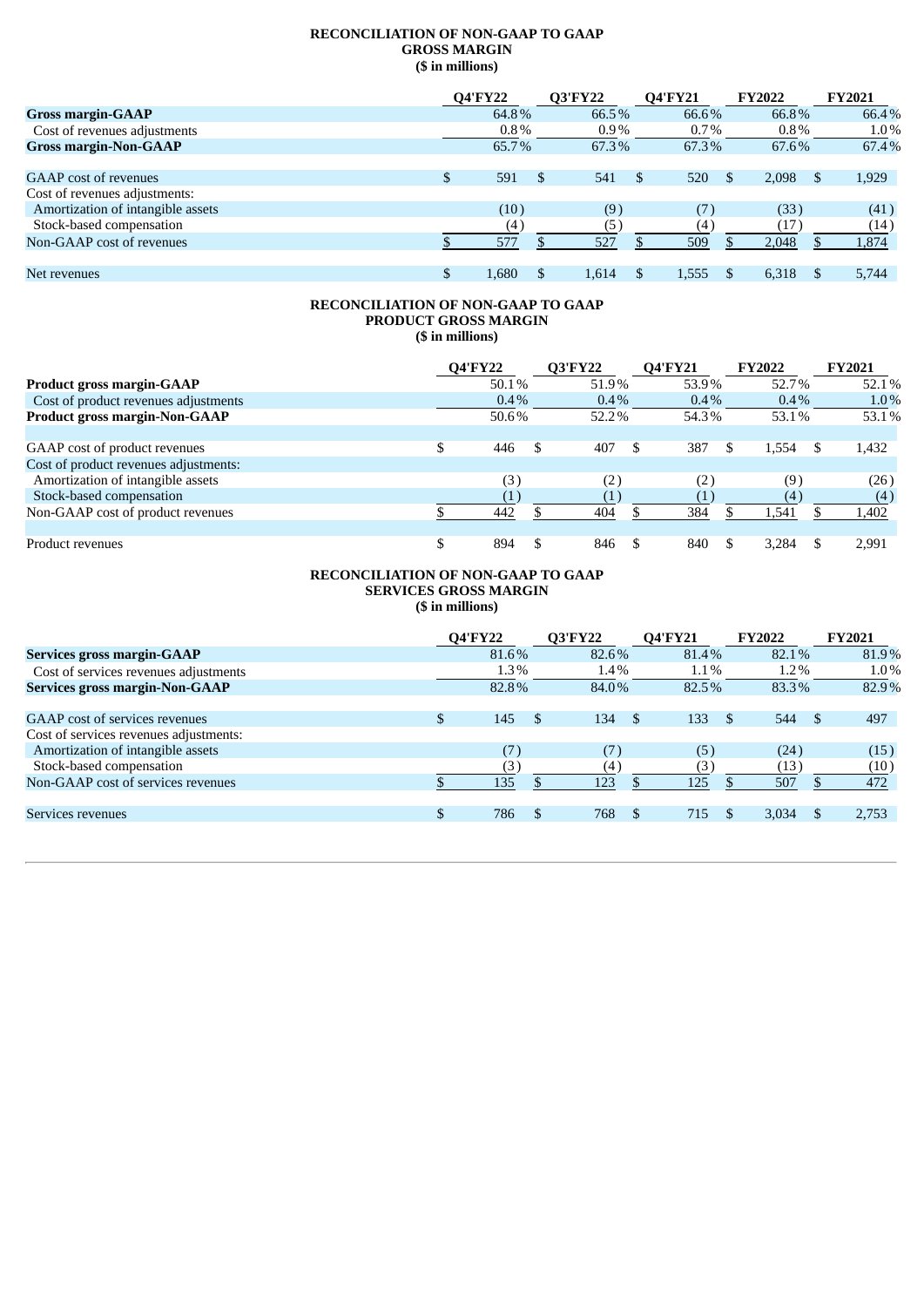## **RECONCILIATION OF NON-GAAP TO GAAP EFFECTIVE TAX RATE**

|                                                            | <b>O4'FY22</b> | <b>O3'FY22</b> | <b>O4'FY21</b> | <b>FY2022</b> | <b>FY2021</b> |
|------------------------------------------------------------|----------------|----------------|----------------|---------------|---------------|
| <b>GAAP</b> effective tax rate                             | 4.8%           | 17.6%          | 23.4%          | 14.4%         | 24.1%         |
| Adiustments:                                               |                |                |                |               |               |
| Income tax effects                                         | 5.5%           | $(2.5)\%$      | $0.5\%$        | 1.4%          | $(1.0)\%$     |
| Income tax expenses from integration of acquired companies | $-$ %          | $-\%$          | $(3.0)\%$      | $(0.1) \%$    | $(4.8)\%$     |
| Non-GAAP effective tax rate                                | 10.2%          | 15.2%          | 20.9%          | 15.7%         | 18.3%         |

#### **RECONCILIATION OF NET CASH PROVIDED BY OPERATING ACTIVITIES TO FREE CASH FLOW (NON-GAAP)**

**(In millions)**

|                                           |     | ervan G |     | 74'FY21 |     | <b>FY2022</b> | <b>FY2021</b> |
|-------------------------------------------|-----|---------|-----|---------|-----|---------------|---------------|
| Net cash provided by operating activities |     |         | 260 |         | 559 |               | 1,333         |
| Purchases of property and equipment       | (68 |         | ΄61 |         | (38 | 226           | 162           |
| <b>Free cash flow</b>                     | 343 |         | 199 |         | E21 | 985           |               |

#### **RECONCILIATION OF NET REVENUES TO BILLINGS (NON-GAAP) (In millions)**

|                                                                       | <b>O4'FY22</b><br><b>O3'FY22</b> |  | <b>O4'FY21</b> |  | <b>FY2022</b> |  | <b>FY2021</b> |  |       |
|-----------------------------------------------------------------------|----------------------------------|--|----------------|--|---------------|--|---------------|--|-------|
| Net revenues                                                          | .680                             |  | .614           |  | .555          |  | 6.318         |  | 5.744 |
| Change in deferred revenue and financed unearned services<br>revenue* | 338                              |  | 143            |  | 183           |  | 384           |  | 193   |
| <b>Billings</b>                                                       | 2.018                            |  | .757           |  | .738          |  | 6.702         |  | 5,937 |

\* As reported on our Condensed Consolidated Statements of Cash Flows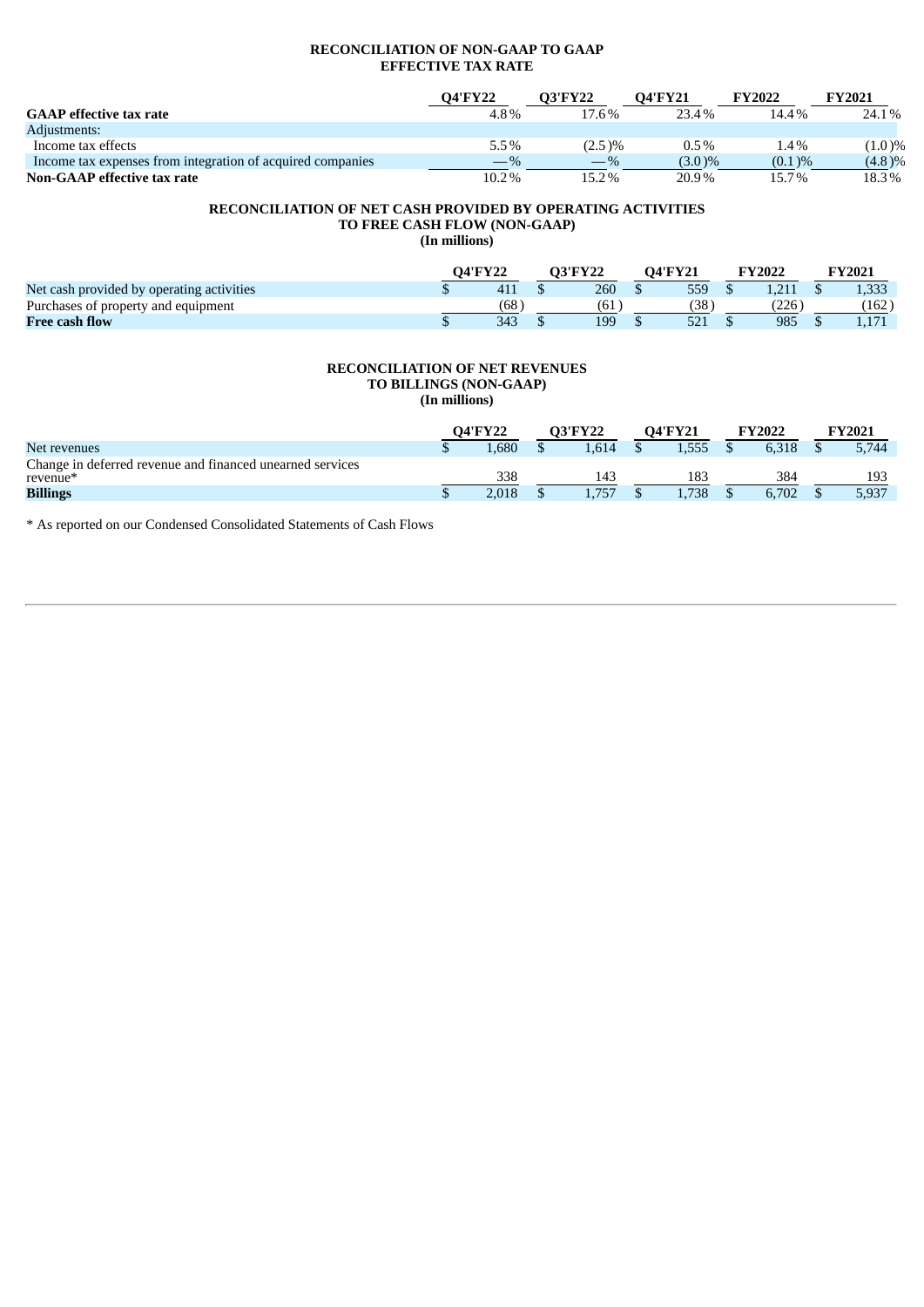#### **NETAPP, INC. RECONCILIATION OF NON-GAAP GUIDANCE TO GAAP EXPRESSED AS EARNINGS PER SHARE FIRST QUARTER FISCAL 2023**

|                                              | <b>First Quarter</b><br><b>Fiscal 2023</b> |
|----------------------------------------------|--------------------------------------------|
|                                              |                                            |
| Non-GAAP Guidance - Net Income Per Share     | $$1.05 - $1.15$                            |
|                                              |                                            |
| Adjustments of Specific Items to Net Income  |                                            |
| Per Share for the First Quarter Fiscal 2023: |                                            |
| Amortization of intangible assets            | (\$0.08)                                   |
| Stock-based compensation expense             | (\$0.30)                                   |
| Income tax effects                           | \$0.05                                     |
| <b>Total Adjustments</b>                     | $($ \$0.33 $)$                             |
|                                              |                                            |
| GAAP Guidance - Net Income Per Share         | $$0.72 - $0.82$                            |

*Some items may not add or recalculate due to rounding.*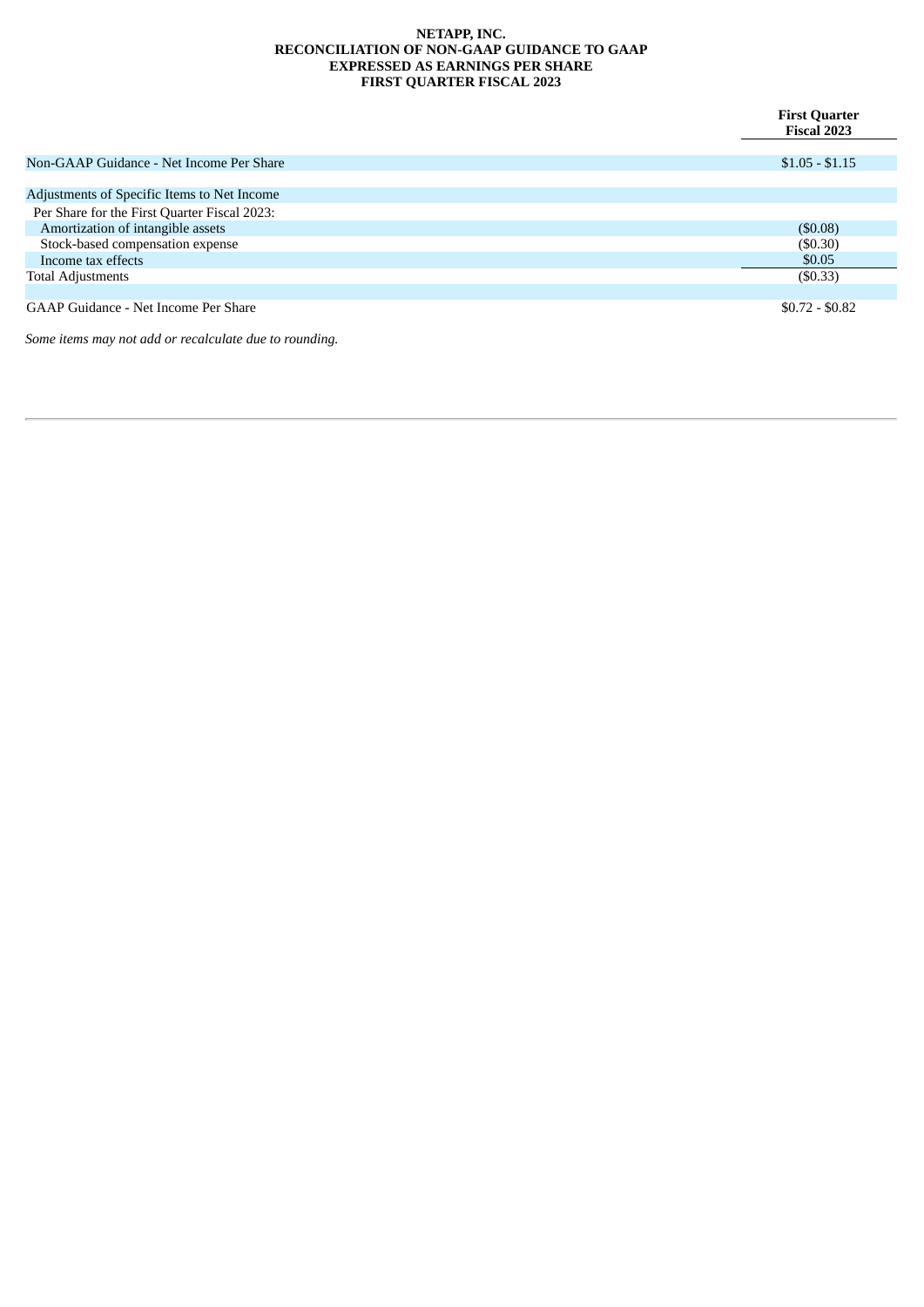#### **NETAPP, INC. RECONCILIATION OF NON-GAAP GUIDANCE TO GAAP FISCAL 2023 (Unaudited)**

|                                             | <b>Fiscal 2023</b> |
|---------------------------------------------|--------------------|
|                                             |                    |
| Gross Margin - Non-GAAP Guidance            | $66\% - 67\%$      |
| Adjustment:                                 |                    |
| Cost of revenues adjustments                | (1)%               |
| Gross Margin - GAAP Guidance                | $65\% - 66\%$      |
|                                             |                    |
|                                             | <b>Fiscal 2023</b> |
|                                             |                    |
| <b>Operating Margin - Non-GAAP Guidance</b> | $23\% - 24\%$      |
| Adjustments:                                |                    |
| Amortization of intangible assets           | $(1)\%$            |
| Stock-based compensation expense            | (4)%               |
| <b>Operating Margin - GAAP Guidance</b>     | 18% - 19%          |
|                                             |                    |
|                                             | <b>Fiscal 2023</b> |
|                                             |                    |
| Effective Tax Rate - Non-GAAP Guidance      | $21\% - 22\%$      |
| Adjustment:                                 |                    |
| Income tax effects                          | 3%                 |
| Effective Tax Rate - GAAP Guidance          | $24\% - 25\%$      |
|                                             |                    |

*Some items may not add or recalculate due to rounding.*

#### **NETAPP, INC. RECONCILIATION OF NON-GAAP GUIDANCE TO GAAP EXPRESSED AS EARNINGS PER SHARE FISCAL 2023**

|                                             | <b>Fiscal 2023</b> |
|---------------------------------------------|--------------------|
|                                             |                    |
| Non-GAAP Guidance - Net Income Per Share    | $$5.40 - $5.60$    |
|                                             |                    |
| Adjustments of Specific Items to Net Income |                    |
| Per Share for Fiscal 2023:                  |                    |
| Amortization of intangible assets           | (\$0.30)           |
| Stock-based compensation expense            | ( \$1.33)          |
| Income tax effects                          | \$0.19             |
| <b>Total Adjustments</b>                    | (\$1.44)           |
|                                             |                    |
| GAAP Guidance - Net Income Per Share        | $$3.96 - $4.16$    |

*Some items may not add or recalculate due to rounding.*

## **Contacts:**

(Press)